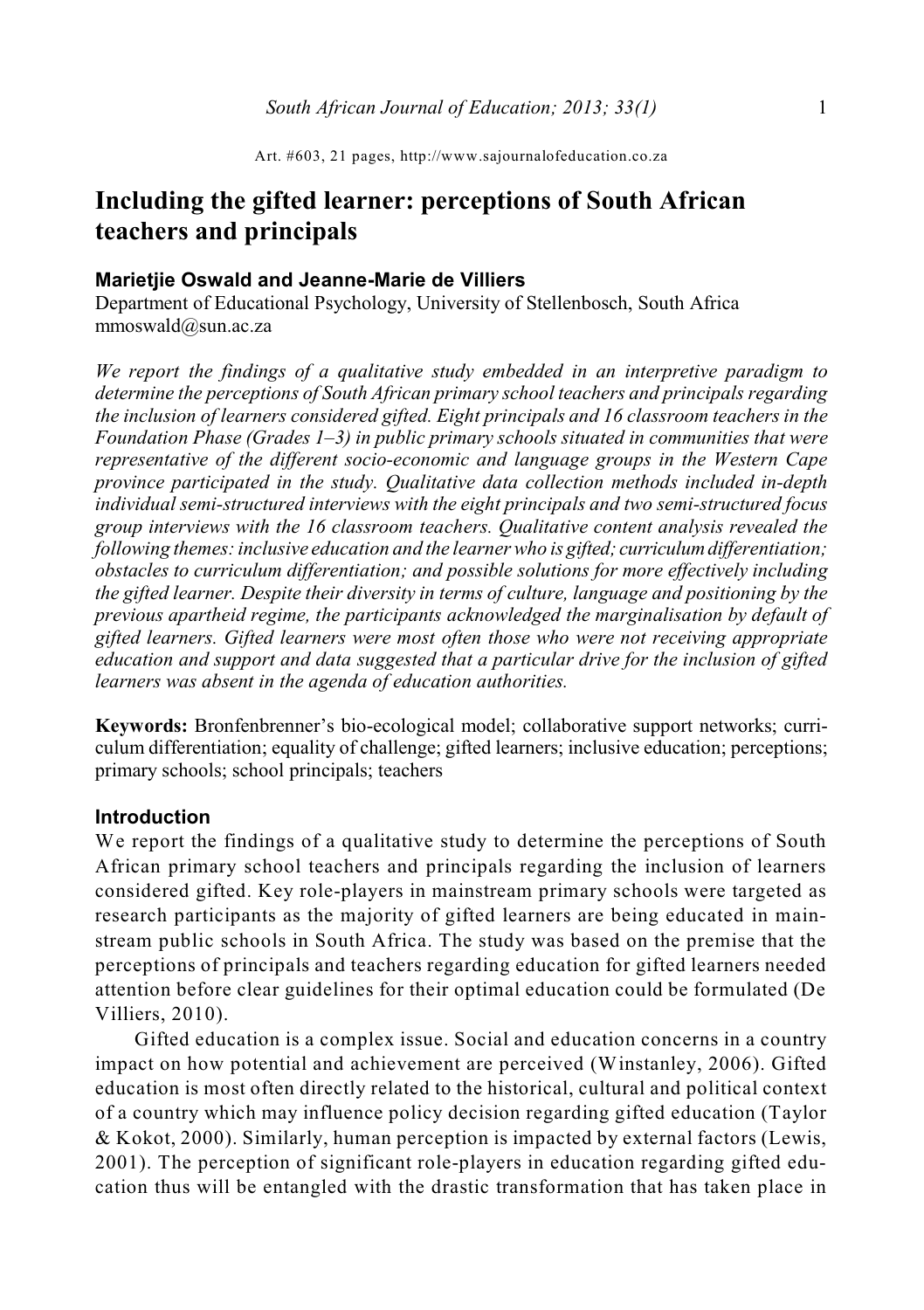South Africa on a socio-political and educational level since 1994.

Before 1994 South Africa was the only sub-Saharan country in which significant developments in gifted education were noted. Although a growing interest in gifted education had become evident since the 1960s, it was only in the 1980s that gifted education was more obviously fore-grounded. Several works on this topic were published and various conferences dealing with gifted education were organised. While the emphasis was predominantly on white gifted children (given the agenda of the apartheid government), the needs of gifted black children were also acknowledged and investigated. A 1988 report motivated the establishment of a special school for black gifted children. From 1994 onwards, however, the scenario concerning education for the gifted changed (Taylor & Kokot, 2000).

Education has been a high priority ever since the election of the first democratic government in 1994. While the debate focused mainly on educational reform to address the needs of the historically disadvantaged population groups, the government wanted simultaneously to provide all children with relevant and equal education of an acceptable standard. This was not easy to accomplish. The country inherited enormous inequalities and fragmentation in education (Ozler & Hoogeveen, 2005). Nineteen different education departments had to be integrated into a unitary education system. Lack of finance to redress these past inequalities without lowering the standard of previously advantaged schools has been a major problem (Taylor & Kokot, 2000). Moreover, the rapid transformation of the education system has placed considerable demands on principals and teachers. In some cases this has led to cynicism, hopelessness and even to a rejection of the transformation policies as symbolic rather than a practical reality (Welton, 2001). The ever-increasing poverty levels in South Africa and the many challenges in the schools – such as the learners' poor socio-economic background, the lack of appropriate educational support, the shortages of textbooks, overcrowded classrooms, the absence of a healthy learning culture and communication problems due to the language diversity in the country – add to the challenges confronting principals and teachers in schools (Van der Westhuizen & Maree, 2006). Post-apartheid education policy was intended to transform the education system on a cultural and structural level from one that was bureaucratic, conservative, disempowering with a lack of ownership, fragmented, closed and discriminatory, to one that was transformative, democratic, empowering with member ownership, open and inclusive (Morrow, 2002; Powell, 2002). According to Bloch (2009), these policy initiatives have not succeeded in changing school and classrooms practices sufficiently.

It does not come as a surprise then that gifted education in South Africa has received minimal attention since 1994. The current state of gifted education in South Africa is perceived as "not encouraging", "dismal" and "the plight of the gifted learner seldom mentioned" (Kokot, 1998, 1999 in Van der Westhuizen & Maree, 2006:204). When an education system is in jeopardy it will not be a priority to make special provision for a relatively small group of learners who are deemed gifted.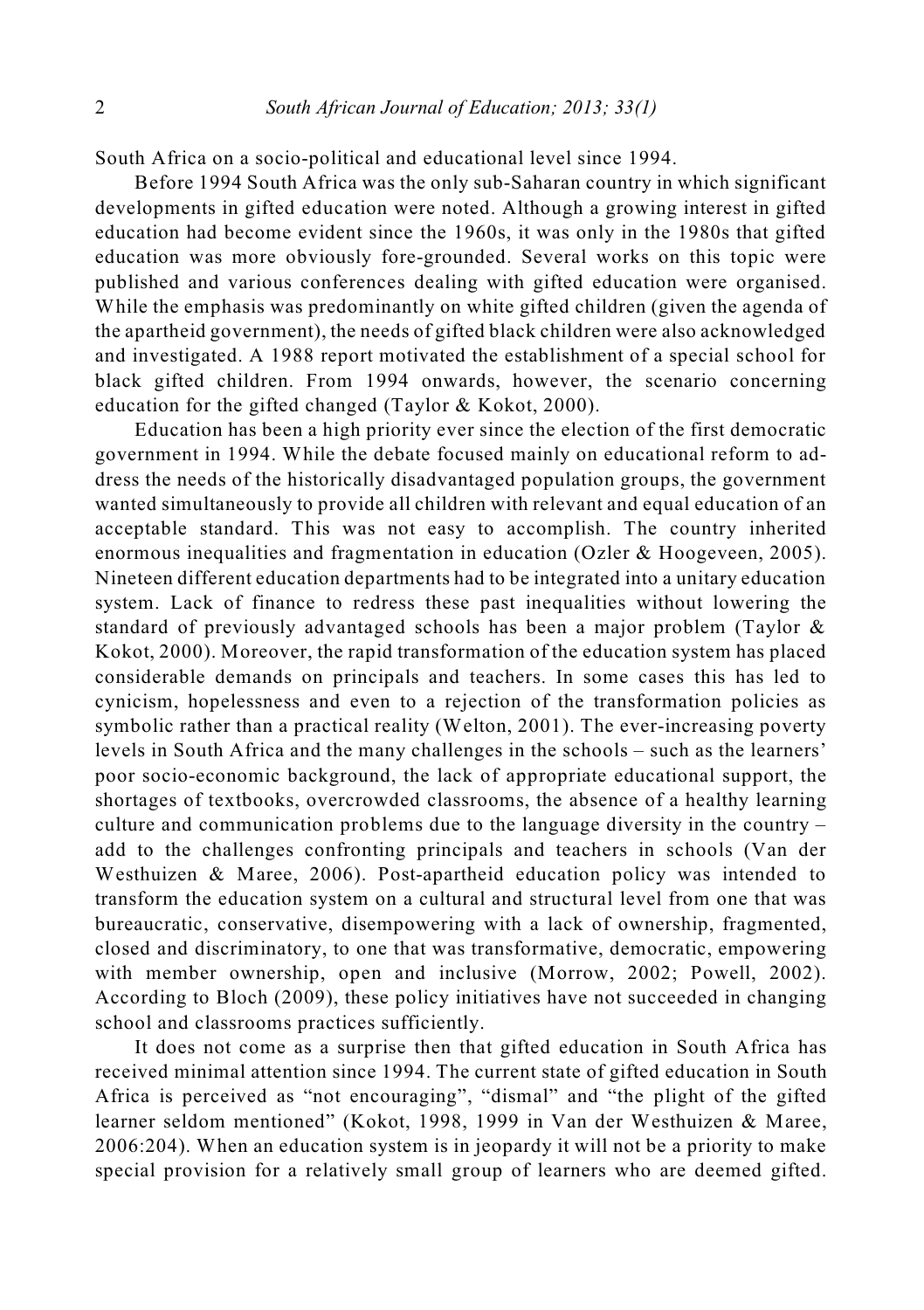Democratic governments, "whether long established or newly formed, often have reservations about special programmes that meet the needs of only a few – particularly when those programmes expand the gifts of the already talented individuals" (Wollam in Winstanley, 2006:26). Given South Africa's troubled history, conceptions of giftedness that result in singling out a group of learners with advanced abilities may be seen as exacerbating still existing inequalities and providing for a minority who are already perceived as privileged due to their unique gifts (Taylor & Kokot, 2000). Moreover, this group of learners is often stereotyped as an elite group due to special education provision during the apartheid dispensation (Kokot, 2005).

The focus has thus moved from separate and specialised education for learners who are gifted to inclusive education with all learners being educated in mainstream schools and classrooms (Kokot, 2005). The questions now at stake are: How is inclusive education defined and implemented within the South African education system? How does this affect learners who are considered gifted?

### Inclusive education for the gifted

The Salamanca Statement was signed in 1994 by South African representatives, amongst others, at the ground-breaking conference in Spain. The Statement shifted the focus for inclusion to the mainstream school and classroom (United Nations Educational, Scientific, and Cultural Organization [UNESCO], 1994). The mainstream school in future had to become the site for transformation to accommodate the diverse learning abilities and needs of all learners. Inclusive education requires a system-wide approach dedicated to making schools accessible and amenable for all learners. "In the final analysis, policy and practice in inclusive education require a focus on an enabling and nurturing environment that supports the learner, rather than on a learner who must fit into an exclusionary environment" (Peters et al., 2005 in Oswald, 2010:1). To realise inclusion as a value in education will thus call for a shift from a more traditional and segregated approach to "an enabling and nurturing environment that supports the learner." This will require deep changes in what goes on in South African classrooms, staffrooms and playgrounds.

The Education White Paper 6: '*Building an inclusive education and training system*' (Department of Education [DoE], 2001), the most recent initiative for the transformation of the education system to ensure quality education for all learners, ratified South Africa's answer to the global call for inclusion in education. The South African model of inclusive education supports the main principles of the Salamanca Statement. It stresses that all learners can learn and that all learners need support. It calls for the respect of differences in learners and for enabling educational structures, systems and learning methodologies to meet the needs of all learners. There should be changes in teachers' attitude and behaviour, as well as changes to teaching methods, curricula and the classroom environment. Finally, the White Paper contends that the participation of all learners in the culture and the curriculum of educational institutions should be maximised and that barriers to learning uncovered and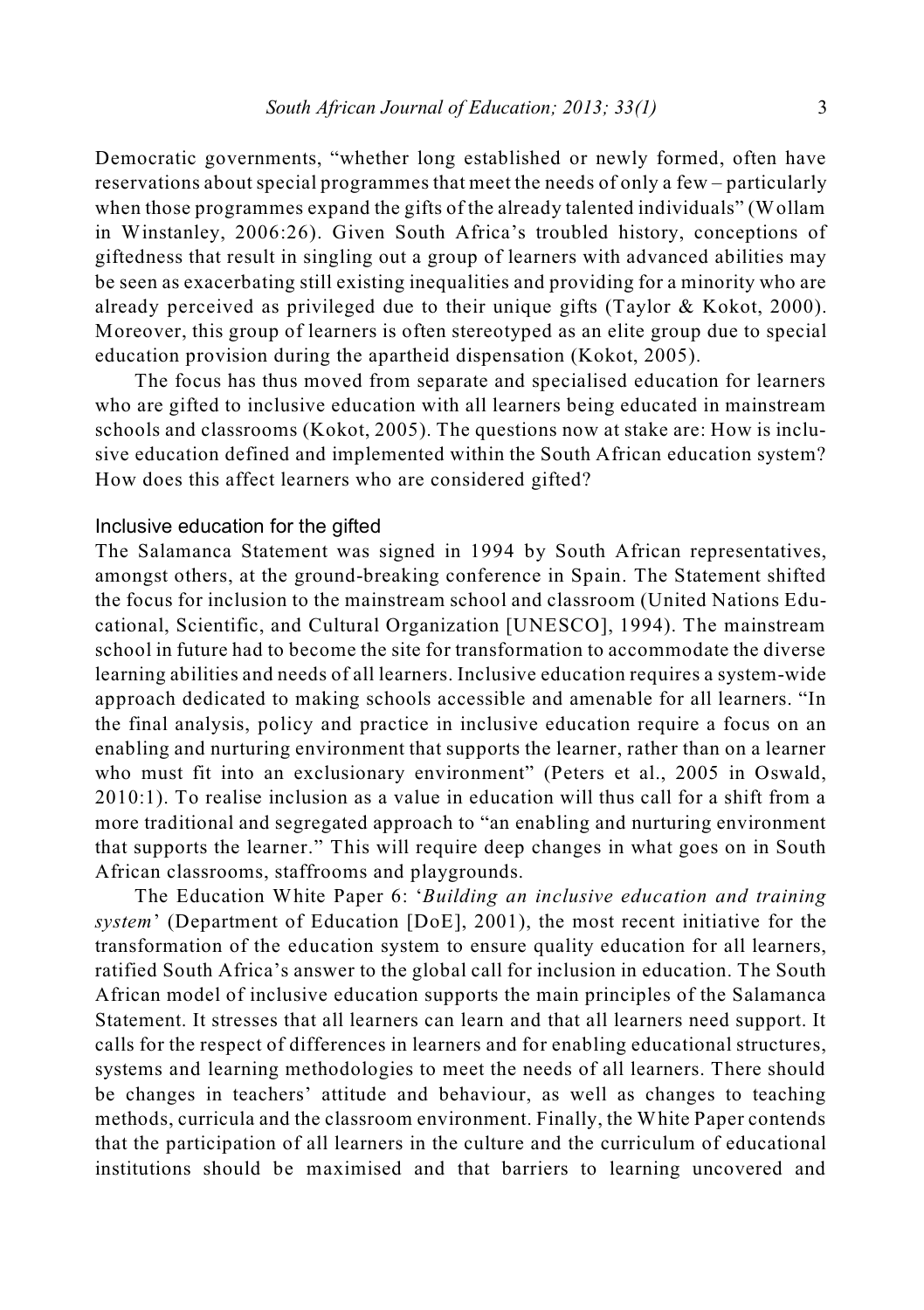minimised (DoE, 2001). Classroom teachers have been identified as the primary resource for achieving the goal of inclusive education. They will have "to improve their skills and knowledge and also develop new ones" in order to accept ownership for the learning of all learners (DoE, 2001:18).

Although gifted education has not been fore-grounded in the White Paper, it nevertheless upholds the wider interpretation of inclusive education: namely, the inclusion and support of all learners. It supports the strong human rights perspective fundamental to the South African Constitution. In a more recent document, *Guidelines for Inclusive Teaching and Learning* (Department of Basic Education, 2010), the gifted learner is mentioned as one category of exceptionality when curriculum differentiation is discussed. The new curriculum initiative, the *Curriculum and Assessment Policy Statement* (CAPS) (Department of Basic Education, 2011) has been released and will be implemented from 2012 to 2014. This document has identified inclusivity as one of the general aims of the South African curriculum:

Inclusivity should become a central part of the organization, planning and teaching at each school. This can only happen if all teachers have a sound understanding of how to recognize and address barriers to learning, and how to plan for diversity. To address barriers in the classroom teachers should use various curriculum differentiation strategies such as those included in the Department of Basic Education *Guidelines for Inclusive Teaching and Learning* (Department of Basic Education, 2011:5-6).

Inclusivity is therefore fore-grounded and giftedness is identified as one of the 'exceptionalities' that need addressing within a process of curriculum differentiation.

The equality clause in the Constitution implies that all people will be treated equally and that discrimination is not allowed. In line with this, the Education White Paper 6 emphasises the equal right of all learners to be included in quality learning settings. How equality is understood is important. Equality in education can mean equality of opportunity and therefore the right to be treated according to one's particular abilities and needs; or it can imply that all learners should be treated identically. This distinction is particularly pertinent for the learner who is considered gifted. Hutchinson  $\&$  Martin (1999) draw a distinction between equality and equity: equality implies treating all learners the same; equity implies treating all learners fairly. Shaklee (1997:217) argues strongly for the equitable treatment of learners who are gifted:

No child should be expected to limit their ability and potential development for an idealistic notion of the 'social good'. All children have a right to an education that is challenging, stimulating, 'enriched' and will enable them to develop their abilities.

Despite the fact that gifted education falls under the umbrella of special education as "part of the continuum of exceptionalities" (Shaklee, 1997:212), the literature in the field of special education most often ignores the unique needs of learners who are gifted (Moltzen, 2006). Hughes & Murawski (2001) argue that the goals of gifted edu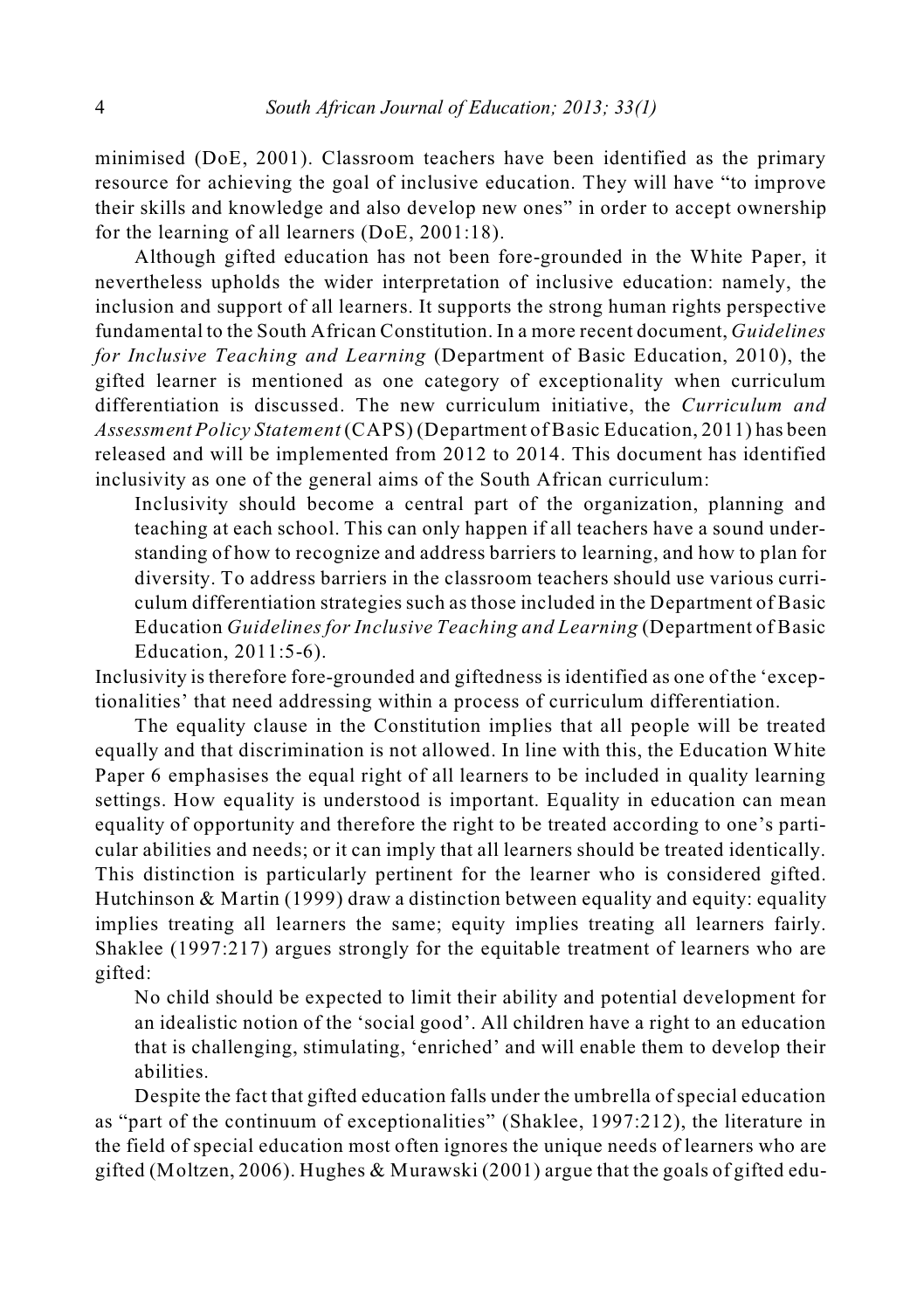cation differ significantly from that of special education as the latter was traditionally understood. Given the nature of learners who are gifted, if their talents are developed appropriately then initial differences will become more even more enhanced rather than diminished. There is no 'closing the gap' goal inherent to gifted education.

Another important sentiment stressed with regard to gifted education is highlighted by the Australian Senate Committee: "[D]enying the need, on the ground that the gifted are already privileged, or because of ideas about [equality], is misguided and counterproductive. Denying the need is most damaging to the prospects of poorer or minority children" (in Jewell, 2005:112). Given the extent of both diversity and poverty in South Africa, providing viable educational opportunities for our gifted learners who hail from all cultures and contexts becomes challenging indeed.

The closure of the centres for the gifted in South Africa after 1994 was widely regarded as detrimental to the nurturing of the gifted child. The reality is that inclusive education is about the inclusion of all learners, including gifted learners, within the mainstream school setting (Van der Westhuizen & Maree, 2006). The celebration of difference is a particular focus of inclusive education. Bruna (2009) argues that all learners bring differences to schools which may influence their schooling experience. According to Roth (2008) every learner is different from his or her peers and is also at difference with him- or herself. Roth (2008:90) refers to "the inherent singular plural nature of people, culture and languages" and how "things and events embody inner differences (contradictions) and therefore their non-self-identical nature." Bruna (2009:185) argues that a state of "differenceless" is impossible as "to be without difference … is to be without one's voice and vision" and therefore non-human. Roth's argument (2008) for an ontology of "difference" rather than of "sameness" brings into sharp focus the central assumptions and principles of inclusive education. He argues that difference should be the norm and starting-point of our thinking and work in schools. Thinking difference means to think the inside outside the box and the outside inside: "to think of difference for itself rather than as a deviation (deviance) from the same" (Roth, 2008:92). We understand difference only when we see difference as "an originary condition and therefore common to us all. That is, human beings have in common that they have nothing in common." This way of thinking about difference provides "some form of breaking mechanism" to help us to overcome the limitations of traditional models of learning that operate from a too simplistic "mechanical and deterministic problem-solving cycle" (Roth, 2009:114).

Teachers therefore cannot work with learners from a one-size-fits-all approach. They need to start from knowing each learner well and then building on that learner's particular knowledge base (Tomlinson, 2004). All learners have different learning needs, different learning styles and different methods of engaging with the teaching and learning process. They require different levels and forms of support at different times during their lives and are affected in different ways by a range of external factors that influence their participation in the classroom (Howell, 2007). Teachers therefore need to accept ownership for all the learners in their classrooms. Allington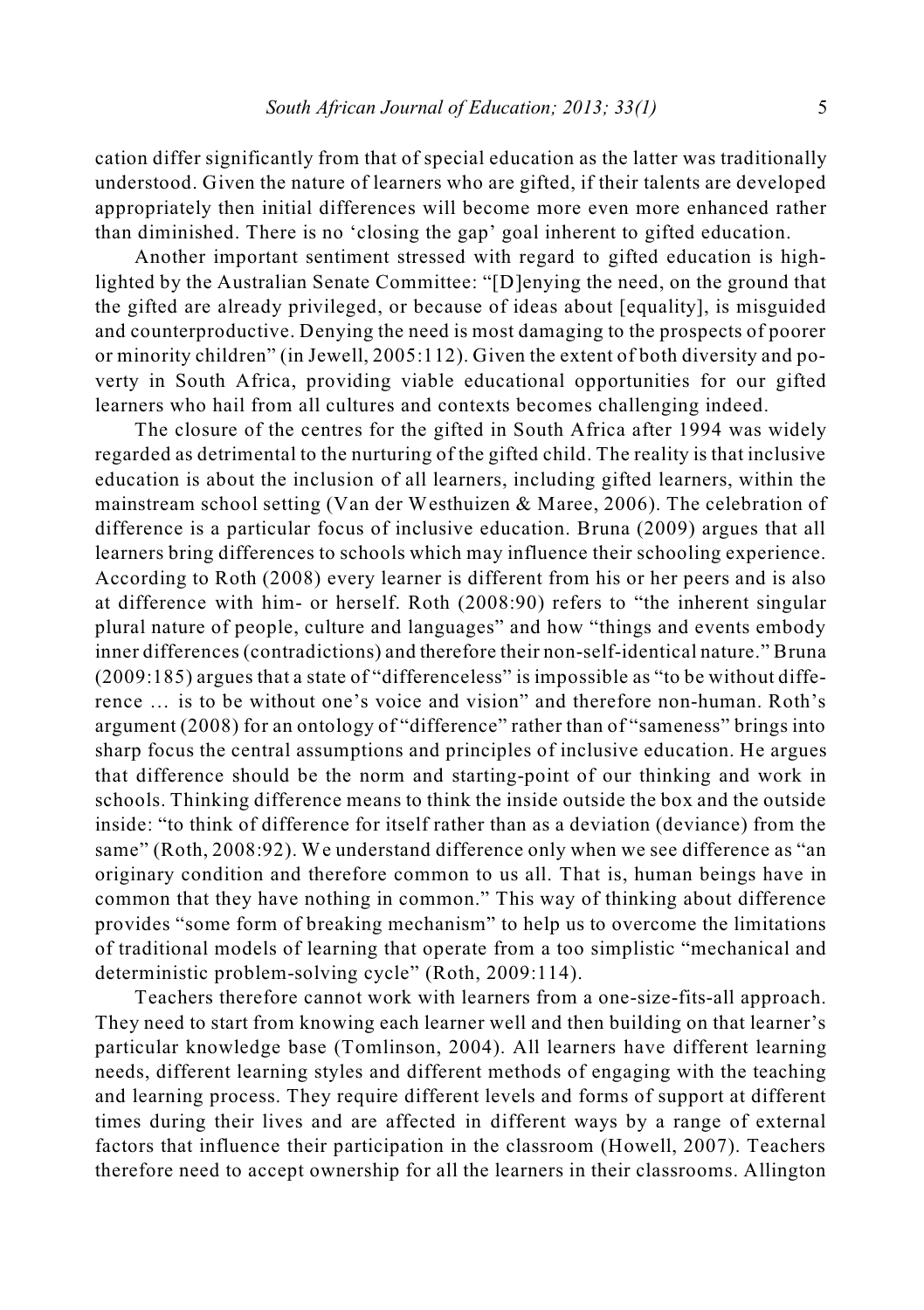(1994) and Tomlinson (2004) argue that as part of the support delivered in the classroom it seems best to accelerate learning for more learners (including those who are gifted) rather than slow it down. It is advisable to pair the highest quality of responsive differentiated instruction with the highest quality curriculum to ensure access to quality learning for all learners in inclusive classrooms.

As always, the gap between policy development – at both global and national level – and implementation at grassroots' level remains a challenge in South African classrooms. The more recent South African literature on gifted education (Kokot, 2005; Lomofsky & Skuy, 2001; Van der Westhuizen & Maree, 2006; Wallace, 2007; Xolo, 2007) indicate that learners who are gifted do not receive adequate support within mainstream classrooms. Van der Westhuizen and Maree (2006:201) argue eloquently that "the need for gifted learners to be better equipped for the challenges of a post-modern society and tertiary study must be prioritized: far too many of the gifted currently do not stand even the remotest chance of achieving near their potential." Before learners who are gifted (and others) will be able to receive appropriate education and support, this gap – between policy ideals and classroom realities regarding the implementation of inclusive education – needs to be addressed. Engelbrecht (2006:254) asserts that "the implementation of inclusive education ten years after the publication of the Salamanca Statement and the establishment of a democratic government in South Africa" is still problematic. Since this process begins and ends with the intentions and attitudes of school principals and classroom teachers as manifested in their perceptions towards gifted education, the study reported on in this paper posed the following research question: "*What are the perceptions of primary school teachers teaching in the Foundation Phase (Grades 1–3) and their respective school principals regarding learners who are gifted?*" Primary school teachers involved in teaching learners in their first three years at school were specifically targeted as research participants as literature indicated that early intervention has a positive impact on the optimal development of gifted learners (De Villiers, 2010; Kokot, 2005; Xolo, 2007).

### Theoretical framework

This research study wastheoretically underpinned by Kokot's(2005; 2011) theorising of giftedness as an interrelated system. Her theoretical position on giftedness derives from Bronfenbrenner's bio-ecological model of human development. Bronfenbrenner stresses the interaction between an individual's development and the systems in his or hersocial context. Underlying his model is the proposition that human development takes place whenever there is a person-environment interaction. At a more advanced stage in his career Bronfenbrenner extended his original model by adding the morpheme *bio* to the term ecological to highlight the importance of biological resources in understanding human development (Ceci, 2006). Ceci (2006:173) however claims that for Bronfenbrenner "biological potential was just that – potential". The actualisation of potential depended on "the presence of enduring, reciprocal, highly interactive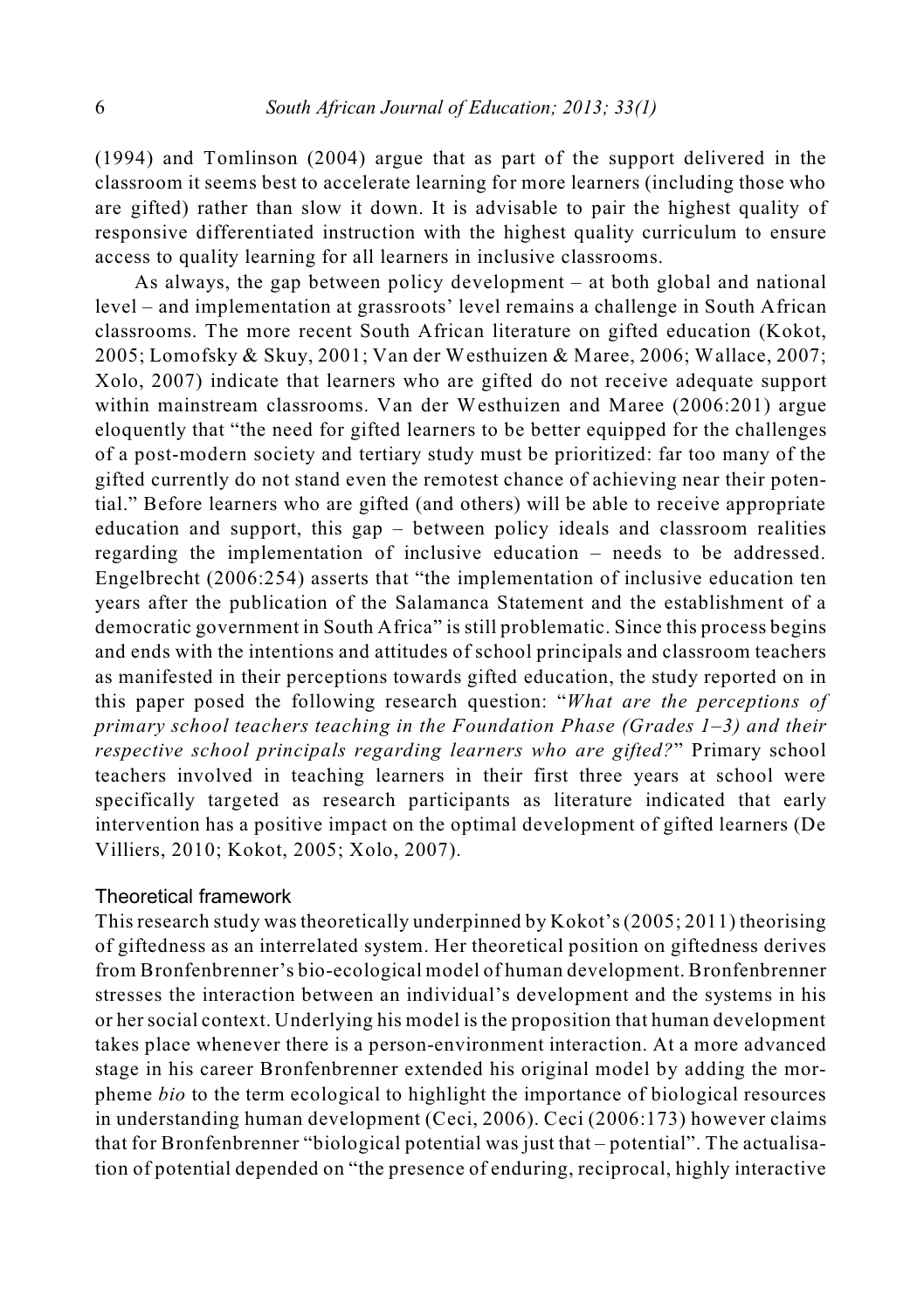processes between a developing organism [learner] and other individuals and objects in the environment (Ceci, 2006:173). Bronfenbrenner named these processes *proximal processes* and claimed that they "have the power for actualising genetic potential for effective functioning" (Swart & Pettipher, 2011:12). Proximal processes are played out in the systems in which the learner actively participates such as the family, the school or the peer group.

In line with Bronfenbrenner's extended model Kokot (2005; 2011) defines giftedness as an innate potential for a remarkable achievement in one or more areas that have value for a particular culture. The development of this potential is however dependent on a system of mutually constitutive influences within the individual child's inner and outer environment. The school, as one of the immediate systems in which the school- going learner actively participates, can therefore play an important role in the optimalising of potential. This study targeted school principal and teachers, as important proximal influences within the outer environment of gifted learners, as research participants in an effort to determine the quality of education for gifted children in certain primary schools in the Western Cape province.

### **Methodology**

The inquiry was conducted as a basic qualitative study which was embedded in an interpretive paradigm. A purposive sampling strategy was employed to select the participants. Eight public primary schools in the Western Cape province were approached to participate. The schools were situated in communities that were representative of the different socio-economic and language groups in the Western Cape province. The eight principals of the selected schools voluntarily agreed to partake in the research inquiry. Each principal invited two teachers who were actively involved as classroom teachers in the Foundation Phase (Grades 1-3) in their respective schools to join the project as research participants. Sixteen classrooms teachers voluntarily agreed to participation in the project. See Appendix A for the demographics of the research schools, school principals and teachers.

Qualitative data collection methods included in-depth individual semi-structured interviews with the eight principals and two semi-structured focus group interviews with the sixteen classroom teachers. An interview schedule included as Appendix B was employed in both the individual and focus group interviews. The teachers were divided equally between the two focus groups. Qualitative content analysis was used to reveal themes that were constructed from the data (Henning, Van Rensburg  $\&$  Smit, 2004). Qualitative content analysis refers "to any qualitative data reduction and sensemaking effort that takes a volume of qualitative material and attempts to identify core consistencies and meanings" (Patton, 2002:453). The themes constructed from the data provided evidence to substantiate the arguments about our emerging knowledge claims (Henning et al., 2004).

Guba and Lincoln's criteria – namely, *credibilit*y (checking the truth of the findings); *transferability* (ensuring that the findings can be applied in other contexts and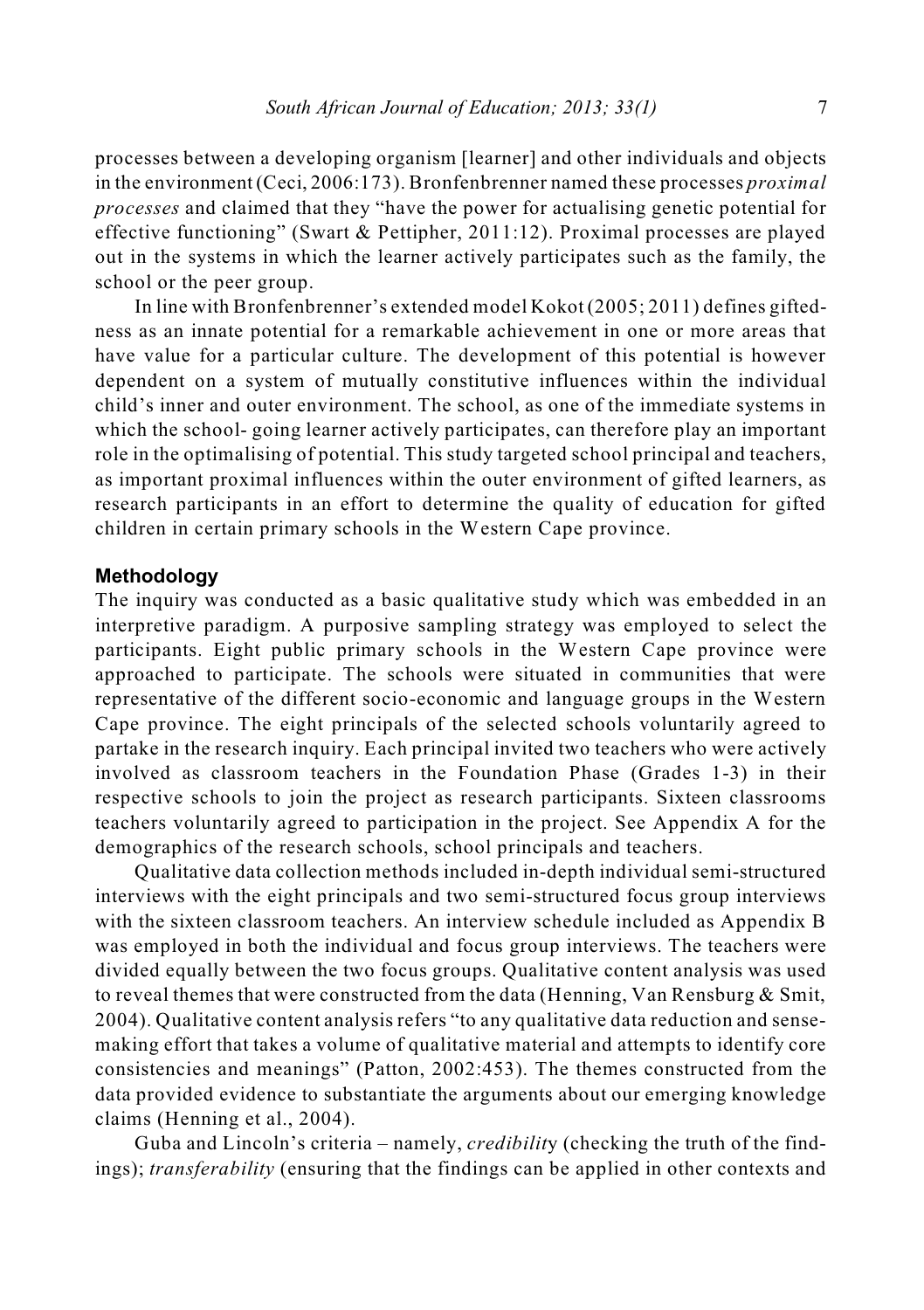with other participants); *dependability* (ensuring consistency of the findings); and *confirmability* (to confirm that the findings is the product of the study and not distorted by the bias of the researcher) – were applied to ensure the trustworthiness of the study (Babbie & Mouton, 2001). Credibility was addressed through the triangulation of data collection methods. The data generated from the focus group and individual interviews were integrated and verified in light of the literature review. The two researchers performed as a team in analysing the data while the services of a peer were also acquired to verify the findings. Transferability was enhanced by the purposeful selection of participants from different schools in different communal settings to allow for a diversity of voices and subsequently richer data. A thick description of the findings was offered to enable other researchers to draw meaningful comparisons. The dependability and the confirmability of the research findings were addressed by leaving an extensive audit trail of the processes of data gathering, data analysis and data interpretation to enable the auditor "to determine if the conclusions, interpretations, and recommendations can be traced to their sources and if they are supported by the inquiry" (Babbie & Mouton, 2001:278).

Ethical considerations, as suggested by Babbie & Mouton (2001), Henning et al. (2004) and Terre Blanche, Durrheim & Painter (2006), included the following: care was taken to acknowledge participants' privacy and to address them with sensitivity; their right to anonymity, confidentiality and voluntary participation was respected; and the interviews were conducted within a relationship of trust and transparency after a consent form was signed by each participant.

#### **Findings**

As the findings generated through the focus group interviews with the teachers were largely confirmed by the data collected by means of the individual interviews with the principals, the data will be discussed in an integrated and thematic way. The data largely confirmed the gap between policy intentions and classroom realities. The following themes will be addressed regarding the participants' perceptions of learners who are gifted: inclusive education and the learner who is gifted; curriculum differentiation; obstacles to curriculum differentiation; and possible solutions for more effectively including the gifted learner.

#### Inclusive education and the learner who is gifted

The data indicated that the teachers were familiar with the notion of inclusive education but held divergent views on how to define it. The narrow interpretation of inclusive education prevailed with an emphasis on the inclusion of learners with disabilities and learning challenges. There was general consensus that the philosophy of inclusive education was acceptable but that "classroom realities" (O'Sullivan, 2002) made it difficult to implement. They declared themselves inadequately trained to address the needs of all learners, especially those with more challenging learning needs. Teacher B4 felt strongly that teachers needed to be empowered by the Western Cape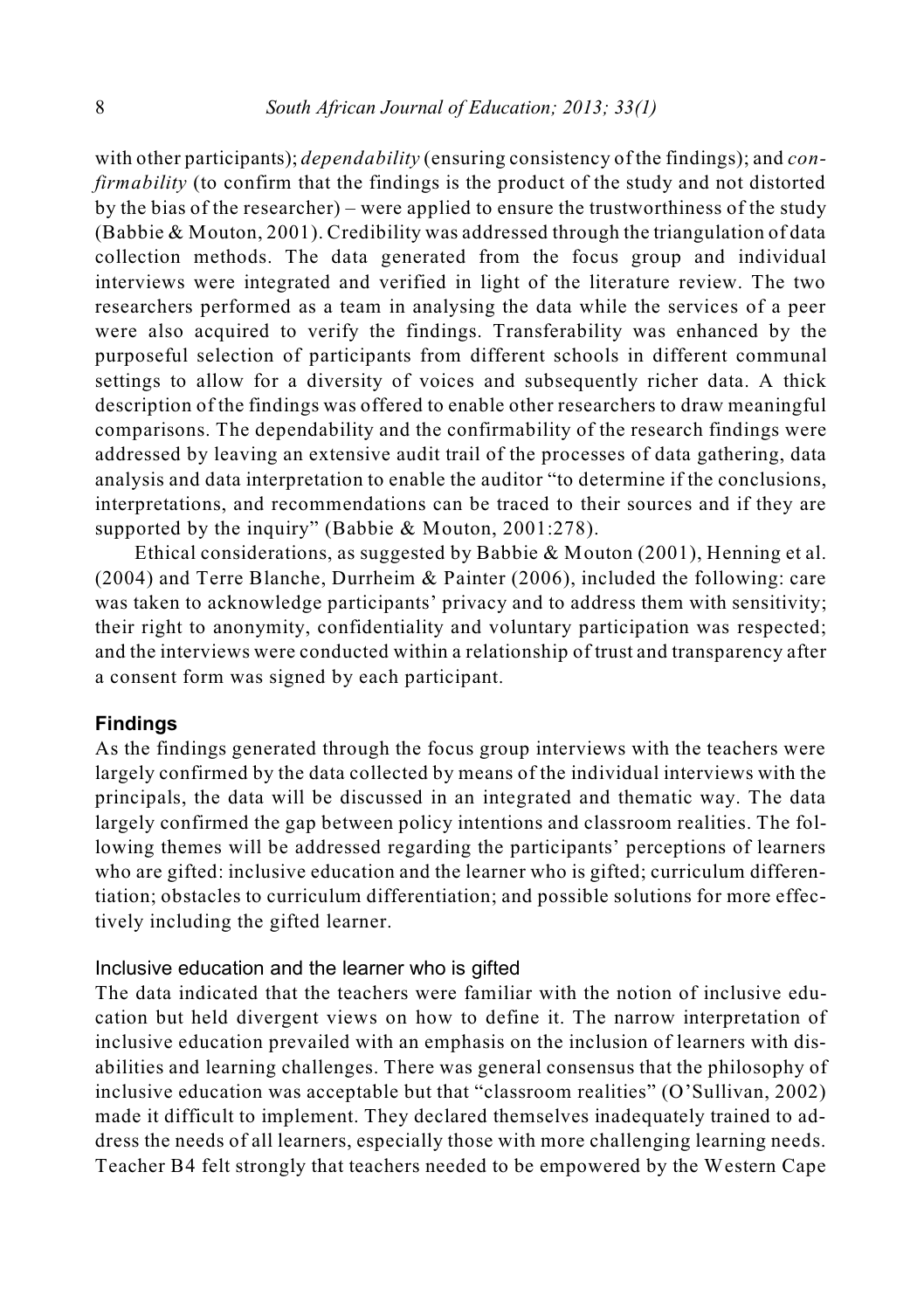Education Department (WCED) to deal with inclusive education. Teacher B8 voiced her dismay: "Currently we are not geared for it. If they have to bring inclusive education into the classroom, I do think [sic] it will be the biggest chaos. They cannot throw learners who are disabled at us." The education of the gifted learner was not considered in their interpretation of inclusive education. They did, however, indicate that it was unlikely that the gifted learner would be singled out for extra attention and support:

"We have to give attention to many things. We also sit with the language problem …You have Xhosa children that do not understand English or Afrikaans. In the end you are not going to stimulate the gifted child. You cannot stimulate the gifted child, because your class is too large" (Teacher A7).

The teachers believed that inclusive education was not a priority in the vision and mission statements of their respective schools. The school principals confirmed this: in their schools policies did not address inclusive education or gifted education. Moreover, they were not aware of any school or institution in the Western Cape province that made specific provision for gifted learners. They asserted that the policy documents from the National Education Department made no direct reference to giftedness or provided guidelines with regard to the education of the gifted learner:

"Nowhere any information is given on what to do with the gifted child. And you know, if they do not expect anything from you, the majority of teachers will not do it. They will only do what is expected of them" (Principal H2).

The participants suggested that provision for gifted children should be enforced. The learner who is gifted should be adequately educated within the mainstream classroom:

"It is important that the child who is gifted does not become lost to society. We cannot only say that we accommodate the child who is gifted in the school like all the others without purposefully working with the child for the child to eventually perform to his potential in the high school and in society to the benefit of all in the country" (Principal H1).

One of the principals suggested that a particular challenge for inclusive education in South Africa was related to the notion of "mass production" which focused on the average learner: "The average learner determines the standard and not the gifted learner. Inclusive education is not interpreted correctly. A lot of work still needs to be done before inclusivity will become a reality" (Principal H7). Other principals contended that teachers' energy was mostly directed at those learners who were not making appropriate progress. This was also the 'brief' that they received from the Western Cape Education Department:

"If we talk about inclusive education then we think about a classroom with the gifted learner, the less gifted learner and also the disabled learner. Then we do the gifted learner a disfavour. All the time and energy are spent on that learner … that learner that struggles; the gifted learner cannot come into his right, you know. So I have my doubts about inclusive education" (Principal H3).

They suggested that "*the government's focus is only on the high rate of failure and*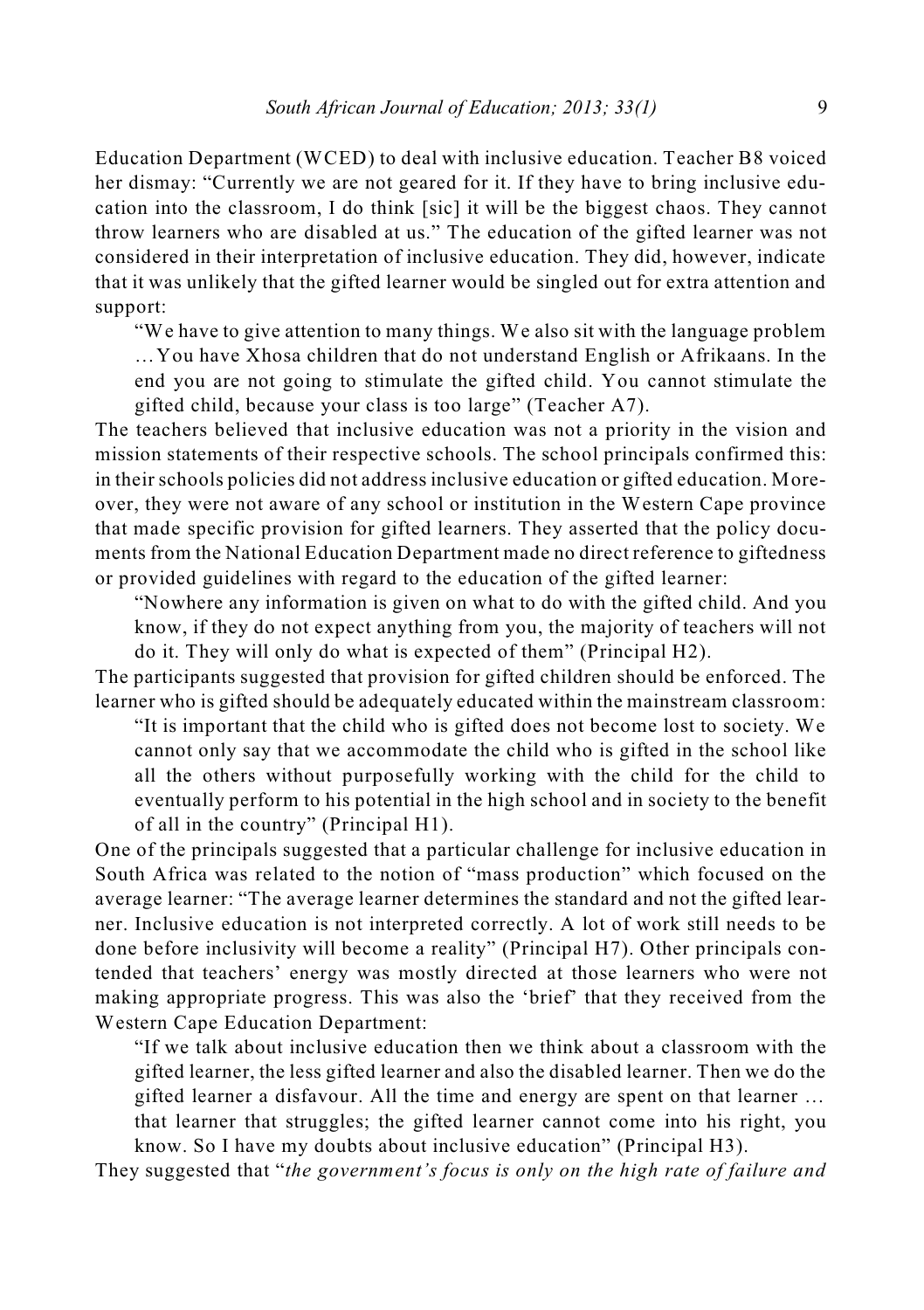*the children who cannot read. This should not be the only focus. South Africa will not become a better place if we do not shift our focus*" (Principal H7). Gifted learners whose needs were not appropriately met could become frustrated and present challenges in the classroom. Teachers had been trained to address the needs of the learner who struggled rather than the learner who was gifted. The current interpretation of inclusive education and how it was promoted was not conducive to the development of the gifted learner. They suggested "*specialised teachers to give specialised attention to those children*" (Principal H3).

In light of the exclusionary agenda of the previous apartheid regime, emphasis on inclusivity was considered positively:

"To be inclusive means to include people and to give them opportunities on grounds of equality. Inclusive education means to say that the school should give the child the chance to develop [his/her] own talents and gifts. It wants all children to come into their right" (Principal H1).

Principal H7 struggled with his personal interpretation of inclusive education. He believed it meant that all learners were equal and therefore needed to be treated the same. He wanted to know where this left the learner who was gifted: "*The gifted learner should be seen as one of the groups that should be accommodated, but that gifted learners were always on top and never under the last. Top is good and bottom is bad and inclusive documents want all to be equal* …" He suggested that this was a contradiction in terms. The next theme deals with the issue of curriculum differentiation. Participants regarded this as the only viable option to deal with the education of the learner who is gifted.

## Curriculum differentiation

The outcomes-based education (OBE) system was still relevant when this research was conducted. OBE will only be phased out when the new curriculum initiative is introduced during 2012. The participants believed that OBE allowed scope for the inclusion of the gifted learner. The curriculum was learner-centred, flexible and enhanced independent learning:

"I do think that the gifted learners will, if OBE was correctly implemented, benefit; there is not really any limits placed on his development. He can develop as far as he wants in Grade 1. But the teacher is the facilitator and she has to create the space for his development" (Teacher B7).

OBE came with a lot of baggage. It was never implemented optimally in the South African classroom. Knowledge about the fundamental principles of the curriculum was often lacking as was the will and energy to implement it in the most effective way:

"I am not sure that OBE really stimulates my gifted child. Maybe if OBE was implemented 100% correctly as it should have been, it could have worked, but in our schools, we have to battle with difficult circumstances … no, I am sorry,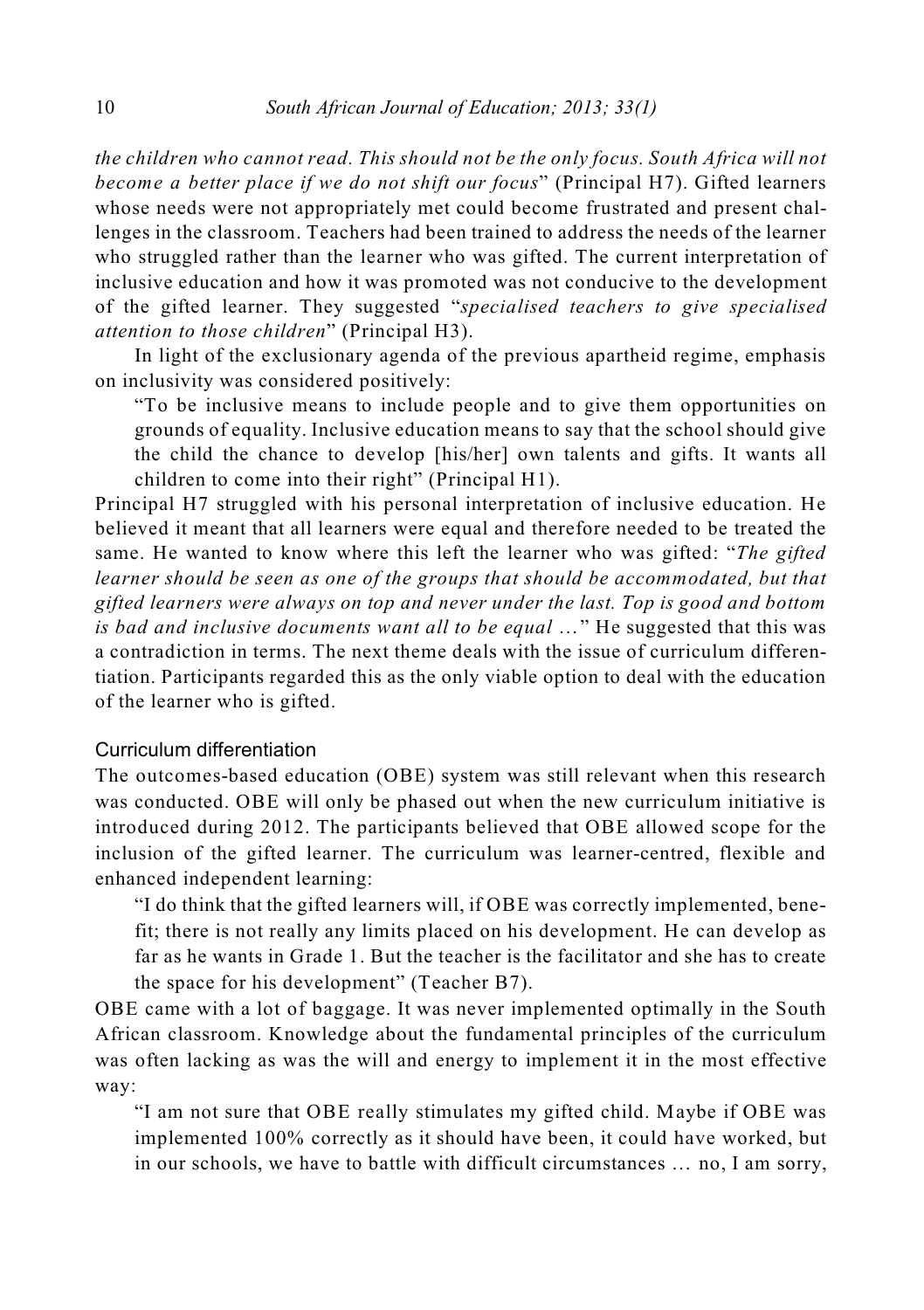it does not work for us. Our children really suffer and they don't even realise it; that is the worst" (Teacher B8).

The data indicated that, contrary to the fundamental principles of OBE, learners were assessed according to a code system which put a 'ceiling' on the progress of gifted learners. Gifted learners were never acknowledged for progress beyond the mediocre, thereby potentially lowering their motivation levels:

"The assessment standards were written for the average child in the class" (Teacher A2).

"All children who do well can only progress up to a four; they all receive fours on their report cards. The gifted child can therefore not score higher than a four. In the learner's report, nobody will be able to see the child's giftedness" (Teacher A4).

"If you follow the directions of the curriculum to the letter, then nothing will remain of the gifted child. They will lose all their motivation because why do you have to work hard to score the same as Peter who is an average learner and receives the same code for doing less work" (Principal H2).

Curriculum differentiation was underscored when education for the gifted learner was discussed. Teacher A2 acknowledged that "learning material that is presented may not be stimulating enough for them. The fault will then be with teachers; it is our fault, we should differentiate." Teacher A6 believed that the curriculum was not suitably enriched for the gifted learner: "Enrichment and support should be the same. For the gifted child stimulation is important but we usually only support the struggling child and not enrich the learning of the gifted child."

According to Principal H7, education policy implied that the gifted learnershould be able to receive appropriate education in any school: "The teacher and the education system should change to accommodate the learner and not the opposite." Principal H8 summarised as follows:

"It is expected of you to apply differentiation in class and the good teacher will always try to differentiate. It is however very difficult. They try to do extra work with the child but our circumstances are difficult. They do try."

Principal H1 explained that the teachers in his school were trying to enrich the curriculum for gifted learners. According to Principal H2, the gifted child was always the first to be left on his/her own: "You want everybody to pass the grade to ensure that your average for the year is on standard. In this process, the gifted learner is not given enough support." Obstacles to curriculum differentiation will be discussed in the next theme.

#### Obstacles to curriculum differentiation

The challenge of identifying the gifted learner is the first obstacle to the employment of differentiation in the classroom. This resonates with literature on gifted education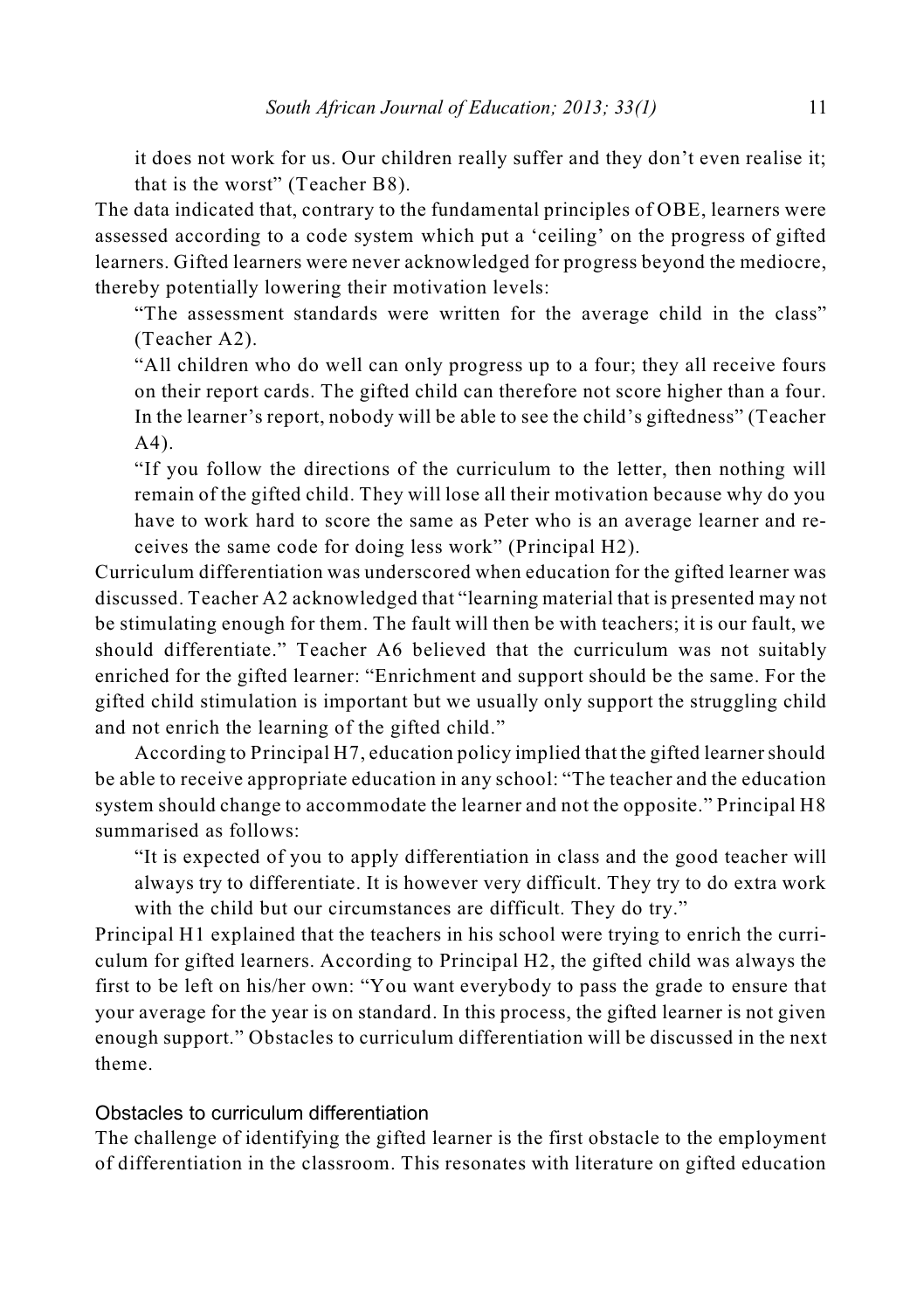(Kokot, 2005; Sattler, 2002; Wallace, 2007). The participants believed that IQ testing should not be the only means to determine giftedness as other factors could also play a role. The participants highlighted academic prowess as an indication of giftedness. The gifted learner was often endowed with exceptional academic prowess, was curious, and had an exceptional will to learn and accumulate knowledge that surpassed that of all other learners. The gifted learner could also be the one with outstanding cultural and sport talents. Although the teachers emphasised that gifted children could come from all walks of life, learners from lower socio-economic communities frequently were not recognised as gifted due to challenging environmental factors such as poverty and illiterate parents.

Teacher A3 highlighted another important aspect of gifted education. Learners often hid their giftedness behind a façade of indifference: "Sometimes the most aggressive child in your class is the one that is gifted. The particular child that I refer to managed to find his feet at a later stage in his life and then he just flew; he soared and left everybody behind."

The peer group often played a role in gifted learners' academic underachievement. They might choose to underperform as a result of their need to be socially acceptable:

"I am prepared to give the gifted learner extra work or send him to the library, but he wants to remain with his friends. The rule in the class is that he should first complete his work before he is allowed to go to the library or the computer room. Because he does not want to be different, he will work very slowly in an effort to keep up with his friends and to stay in the classroom. I worry about this" (Teacher A4).

Other obstacles to differentiation in the classroom included overcrowded classrooms; increasing learner diversity; a lack of appropriate learning material, computers and other resources; and an overload of teachers' administrative responsibilities. Moreover, intervention for the gifted learner was not expected by the WCED: "Such a lot of time is spent on those that struggle that time does not allow any extra work with gifted children." (Teacher A3). Principal H3 confirmed that "there was not the capacity to work with gifted learners. The majority of learners in the class struggled and the teachers' energy were channelled towards them." Principal H8 stressed that this focus was compelled by WCED officials: "They come to visit the school on a regular basis to see what we do for the child that is struggling and not for the gifted child."

Challenging learner behaviour in class was also detrimental to the progress of the gifted learner. Valuable teaching time frequently was wasted on managing disruptive learners. Gifted learners themselves could become a problem in class, especially if they did not receive adequate stimulation: "I give the child more difficult work to do because you need to keep him busy. You have to teach him interesting things all the time. Should you not keep him busy, he becomes a troublesome child" (Teacher B5).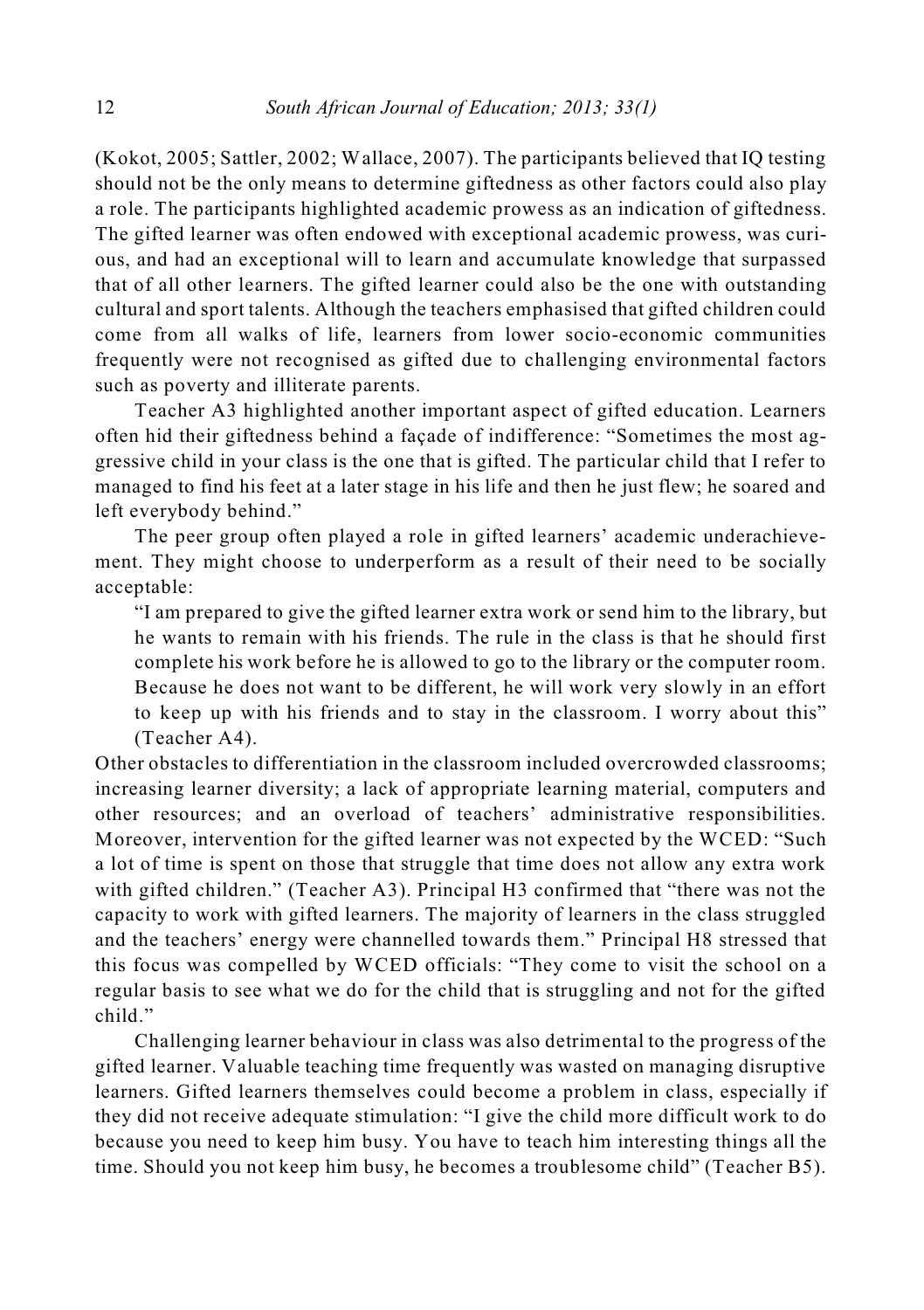Parental involvement (uninvolved or over-eager) was highlighted as another obstacle. Particularly in schools in lower socio-economic communities parents struggled to assist their children's learning: frequently they did not have the financial means to support their children.

Teachers acknowledged their central role in the identification and education of the gifted learner, but confessed to a lack of training: "Nobody told us how the gifted child should be taught. You really get a fright when you come into your class and the child is more intelligent than you are. Nobody taught you how to handle him" (Teacher B3). Teachers' lack of knowledge could result in them ignoring and marginalising the gifted learner. Teacher A1 was older. Although she had received some training on gifted education during her formal training and her years of teaching experience had helped with the identification and education of gifted learners, she still felt that this was insufficient. Principal H7 indicated that teachers were currently not trained to identify and nurture gifted children. Principal H3 confirmed that "teachers were in need of training that could enable them to teach gifted learners to develop optimally. These learners disappear in the class and this is a problem." Pre-service programmes focused on the average and struggling learner: gifted education received minimal attention. This tendency was repeated in in-service training workshops conducted by the WCED. The principals argued forcefully that the National Education Department should allocate funding to train teachers and principals in gifted education. The data clearly suggests the gifted learner in the mainstream classroom was not adequately supported:

"I do feel that the gifted learners should come into their right. They are the future of South Africa. We can all try to do something for the child that struggles, but when we think about our future, the gifted child is the one that needs the attention and it does not happen. This is really sad. We all try to throw out rescue buoys for the child who does not want to work, but the child who can really make a difference for the country, this child is ignored. It is a crying shame" (Principal H8).

The participating teachers professed feelings of guilt, shame and hopelessness mainly because they were not performing according to the standards that they had set for themselves. Although they acknowledged that an effective process of differentiation in the classroom could be beneficial to all learners – including gifted learners – they were nevertheless unable to do their best for the gifted learner in particular due largely to the obstacles listed above.

### Possible solutions for including the gifted learner

Teachers and principals suggested several potential solutions to the challenge of the successful inclusion of gifted learners in the mainstream classroom:

"I do think that South Africa still has a lot to learn. I do think that there are other countries, a list of countries, where the government does more to identify and educate those who are gifted. There are certain countries where education is free.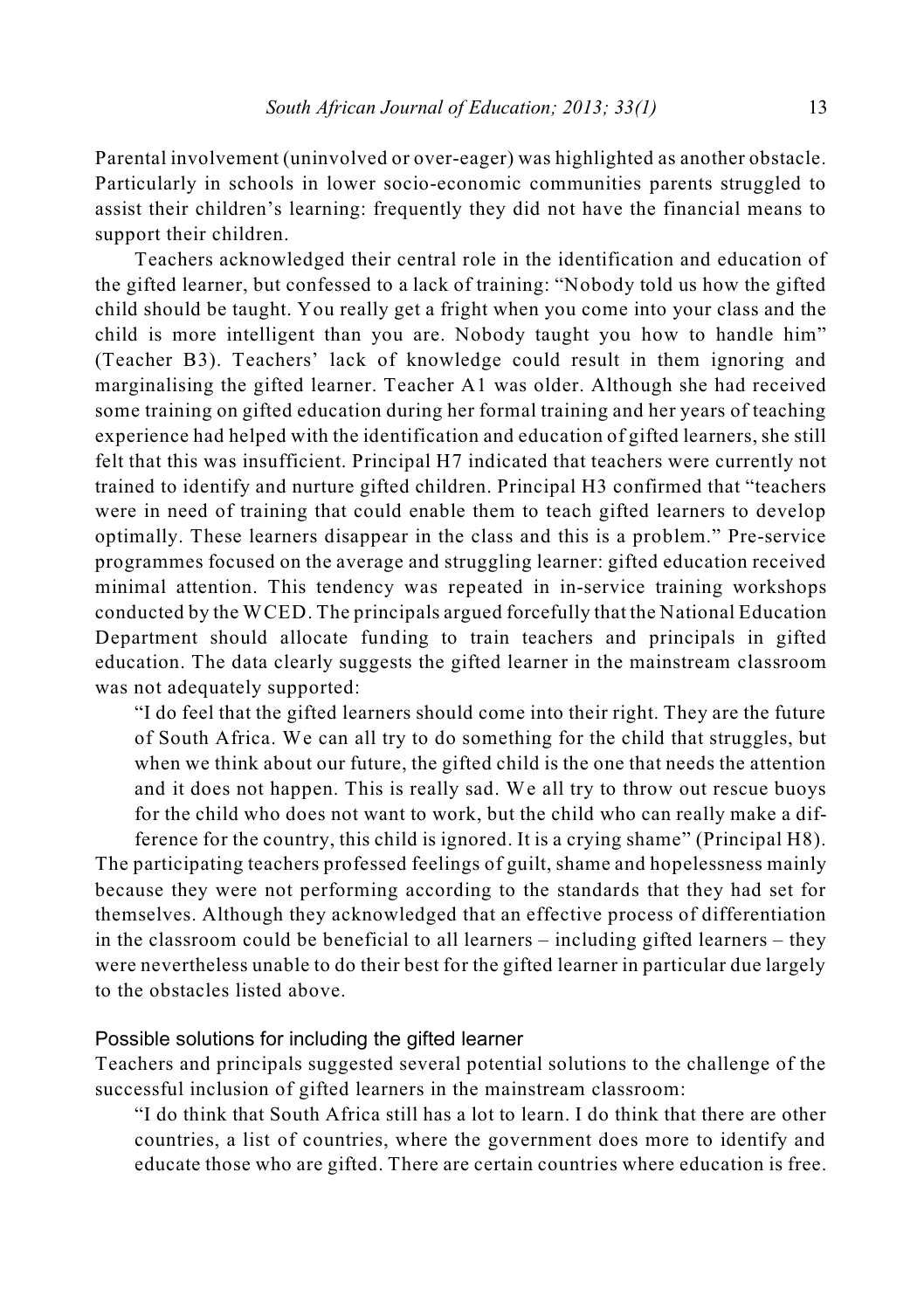The governments in those countries see that gifted learners are immediately educated at their level. The role of the government [in South Africa] is very important and they have to take the matter further, but now we are a developing country…" (Principal H1).

Teachers need adequate training and support from the WCED. Principal H1 suggested that the Department of Basic Education in South Africa should accept responsibility to promote the fact that gifted learners have particular educational needs which must be met in mainstream classrooms if they are to realise their full potential. Such support was key, especially because teachers' overwhelming workload meant that insufficient time was available for quality teaching and support in the classroom. Principals could not always support their teachers as most of the time they had to do "*damage control*" (Principal H3).

A practice that was inclusive and accommodating of all learner diversities could offer the necessary support to the gifted learner. For this to happen, the input of all relevant role-players was essential. The teachers acknowledged that they were central to the collaborative network of support and should reach out to others. Parents, professional people in the local community and support personnel were identified as a potential network of support. Gifted learners could only develop optimally if all roleplayers became partners and shared responsibility. Personal giftedness was not a prerequisite for supporting the gifted learner, but role-players "*should have a heart for the child*."

Parents must be adequately informed about giftedness and empowered to counter ignorance and misperceptions. Parentsshould accept responsibility for their children's learning: their support as equal partners in collaborative partnerships was indispensable. In certain communities parents would find it challenging to support their children financially but they could do a lot by motivating them to learn and do their best. The teachers acknowledged that certain parents were already prepared to do a great deal to support their children. Principals H4 and H8 stressed the role of the learning support official in the support of gifted learners. Local community members could also play a positive role in these learners' lives. They could assist with the enrichment of the curriculum and provide extra financial support for those parents who lacked the means to support their children.

## **Conclusion**

Despite their diversity in terms of culture, language and positioning by the previous apartheid regime, all the teachers and principals participating in this study acknowledged the marginalisation by default of gifted learners. Given South Africa's political history and years of exclusionary practices as well as current challenges in education, it is perhaps understandable – but not justifiable – that gifted learners are receiving inadequate education, despite the country's propagation of democratic and inclusive education. Any country which values notions of justice and democracy needs to be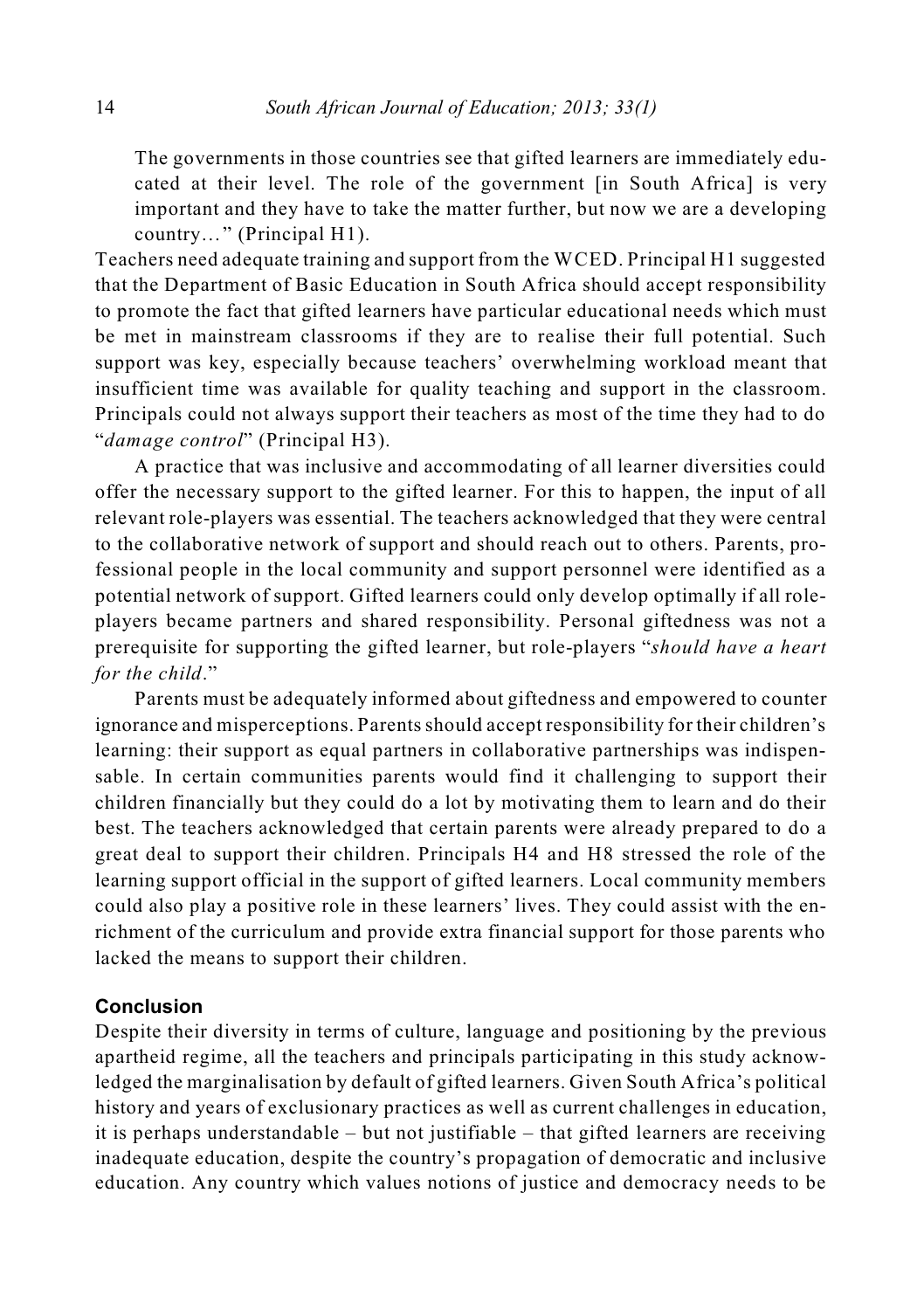tirelessly attentive to maintaining equitable structures and fair practices. Equal should not be confused with identical, as it denies people's individual identities and dehumanises them (Bruna, 2009; Jewell, 2005). Winstanley's (2006:35) contribution – the notion of "equality of challenge" where the "learning experience is linked to the potential achievement gap" – should perhaps be taken seriously. In this model, learners "are not measured by their success, but by the relationship of this success to their potential achievement" (Winstanley, 2006:35).

Policy documents have identified inclusive education as the way forward to ensure quality education and achievement for all learners in South Africa. Giftedness has been recognised in more recent curriculum documentation as one form of exceptionality that has yet to receive appropriate attention in the mainstream classroom. The participants in this study agreed that inclusive education, when well-implemented in schools and classrooms, offered a viable option for the schooling of gifted learners. Although the WCED is targeted with the implementation of the policy of inclusion and for resource development in the Western Cape province (Landsberg, 2005), this study's data suggest that a particular drive for the inclusion of gifted learners was absent in the WCED's agenda. The emphasis was placed instead on those learners who were struggling to progress and those previously marginalised by the apartheid regime.

Differentiation – the only strategy mentioned that would make provision for the gifted learner – was not the practice in the majority of classrooms. Gifted learners were most often those who were not receiving appropriate education and support. As they were not seen as experiencing barriers to learning and development, they were not considered in need of support. Curriculum differentiation and accommodating learners with diverse learning abilities and needs was practically impossible in certain schools with overcrowded classrooms (up to 50 learners in a single classroom). Teachers indicated that they most often face overwhelming challenges that prohibit equal and meaningful engagement with all the learners in their classrooms. They highlighted the negative emotions resulting from their perceived inability to accommodate all their learners effectively. In addition to support and acknowledgement from the National and Provincial Education Departments that they perceived as being absent hitherto, smaller classes would enable them to reach all their learners in more meaningful ways.

The data indicated that pre-service teacher training at local universities, as well as in-service training provided by the WCED, was not directed at giftedness as a particular exceptionality in need of special attention. The research participants urged the National and Provincial Education Departments to focus more on gifted education in their training on inclusive education. It would appear as if Higher Education institutions have not succeeded in training teachers to support all exceptionalities in South African classrooms. These need to be at the forefront of innovation and change in country's education system. In the light of the findings of this study we suggest a re-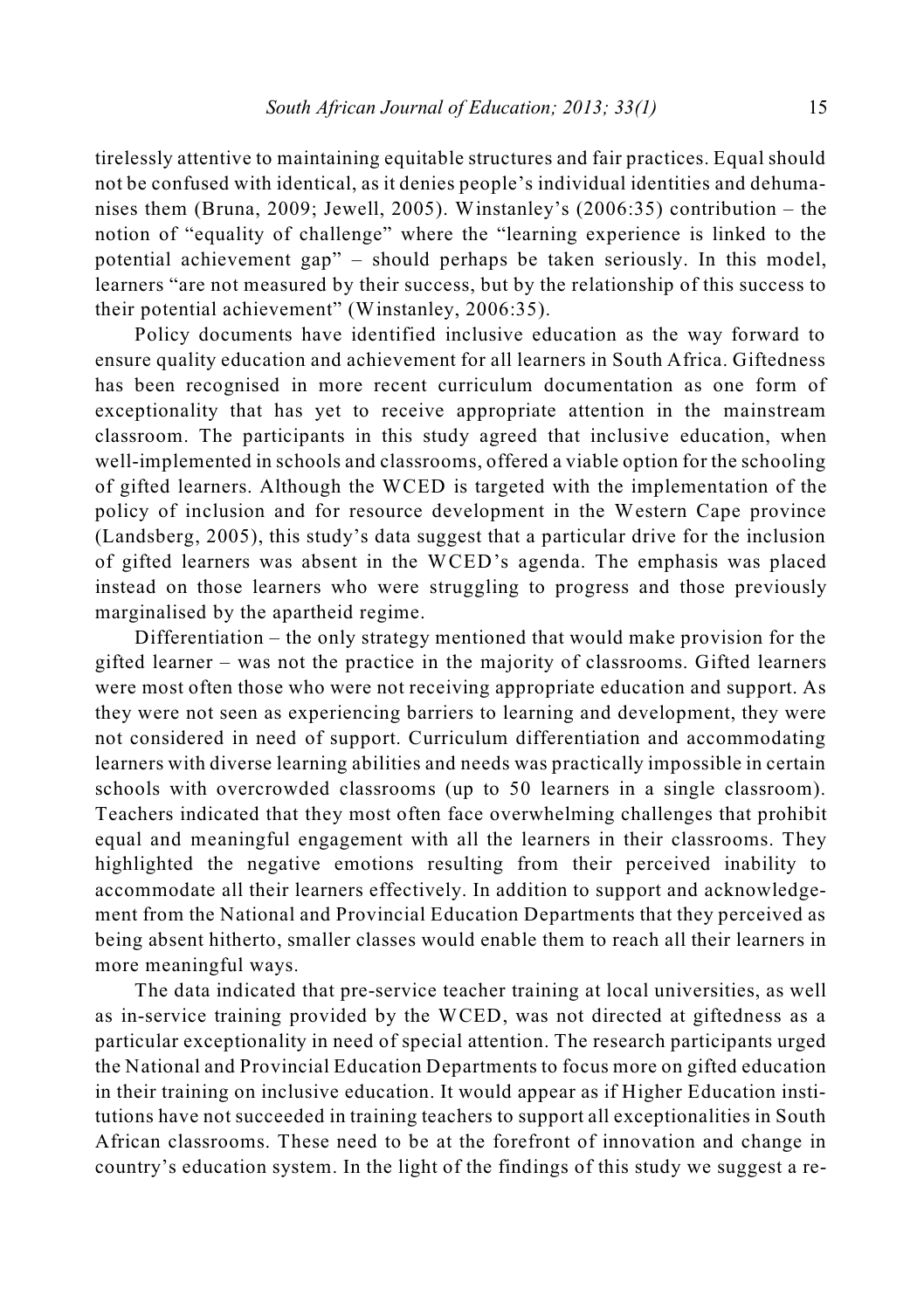focus of teacher training programmes to include training for the successful inclusion of all our gifted and talented learners from different cultures and contexts.

Participants agreed that giftedness and talents come in different packages and were often masked by indifference, aggression, boredom, and apathy. Moreover, poverty and illiteracy in certain communities contributed to the masking of giftedness. Hymer & Michel's (2002) general guidelines for creating inclusive learning environments – environments which stretch the ablest without excluding or alienating the least able, and vice versa – could be applied to the South African context. According to these guidelines, all learners have the right to a high quality education in inclusive classrooms; inclusivity is best seen in relative rather than in absolute terms; giftedness and talent must be seen within the context of a learner's profile of strengths and weaknesses and his/her wider learning environment; the school has an important role in helping every learner to identify his/her gifts and/or talents; the primary aim of education is to excite in learners a passion for learning and to facilitate the acquisition of skills and attitudes which permit this passion for learning to be satisfied and sustained; the school has to maximise opportunities for all learners to reach their educational goals; learners' goals will differ; and that deep learning takes place collaboratively, rather than competitively.

Perhaps it is time now to stop asking whether teachers in South Africa 'can do it' and rather to ask 'How teachers can do it?' (Moltzen, 2006). The participants have made several suggestions to this effect but have particularly foregrounded the positive effect of collaborative partnerships. Given the status quo in today's educational arena, all role-players should come on board to form a network of support for teachers and learners. Parents, learning support officials from the district-based support team, other professionals and the broader community should be invited as partners to share accountability and responsibility. Collaborative problem-solving therefore could be the way to address the many challenges in schools and not only those presented by the inclusion of gifted learners in mainstream classes.

#### **References**

- Allington RL 1994. Report 1.12: *The schools we have, the schools we need*. National Research Center on Literature, Teaching and Learning (NRCLTL). Albany, NY.
- Babbie E & Mouton J 2001. *The practice of social research*. Cape Town: Oxford University Press.
- Bloch G 2009. *The toxic mix: what's wrong with South Africa's schools and how to fix it*. Cape Town: Tafelberg.
- Bruna KR 2009. Materializing multiculturalism: Deconstruction and cumulation in teaching language, culture and (non) identity reflections on Roth and Kellogg. *Mind, Culture and Activity*, 16:183-190.

Ceci SJ 2006. Urie Bronfenbrenner (1917-2005). *American Psychologist*, 61:173-174. Department of Education 2001. *Education White Paper 6 (Special Needs Education):*

*Building an inclusive education and training system*. Pretoria: Government Printer.

Department of Basic Education 2010. *Guidelines for Inclusive Teaching and Learning*.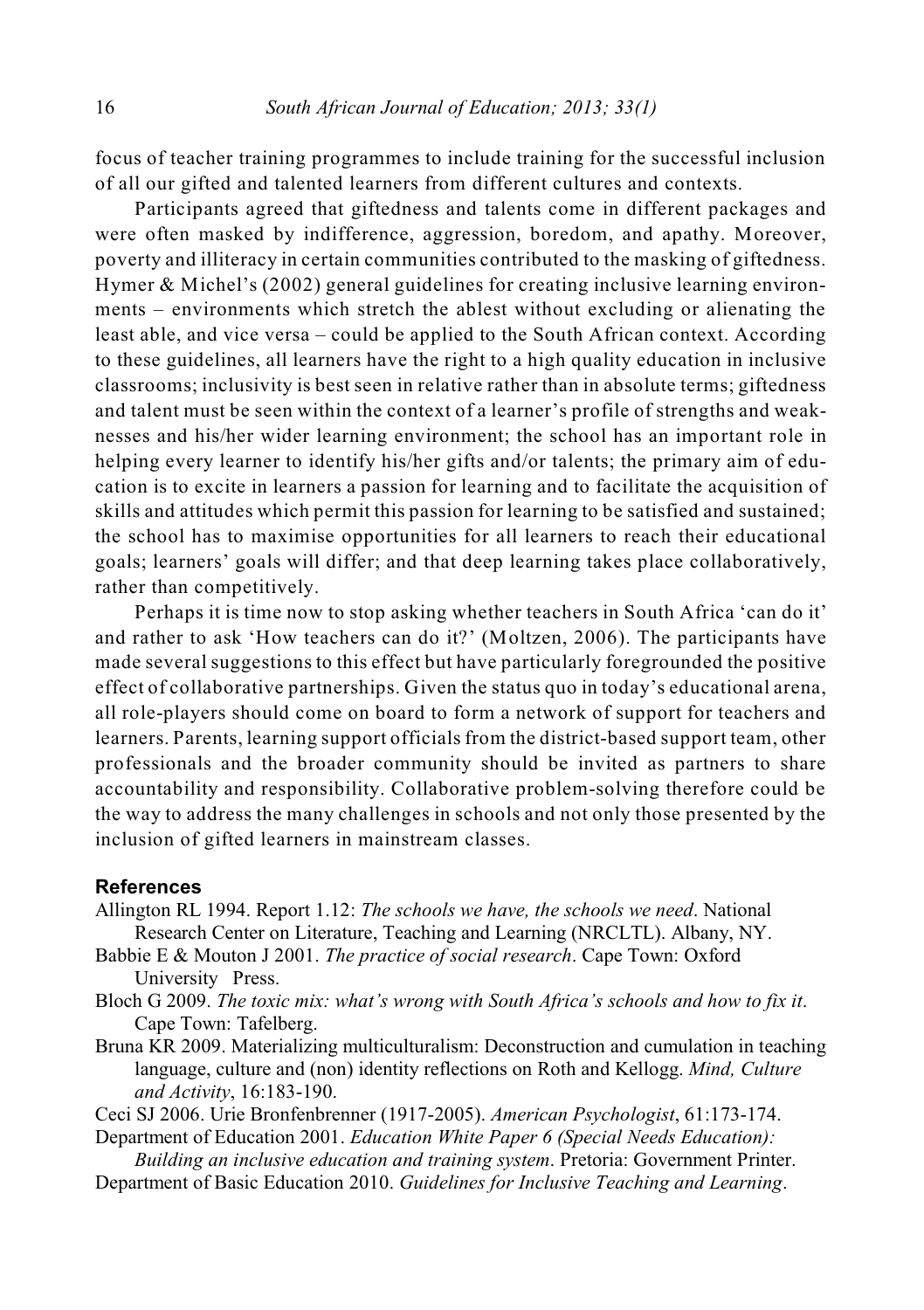Pretoria: Government Printer.

- Department of Basic Education 2011. *Curriculum and Assessment Policy Statement (CAPS)*. Pretoria: Government Printer.
- De Villiers JM 2010. Sienings van laerskoolopvoeders en -skoolhoofde van leerders wat begaafd is (Perceptions of primary school educators and principals of learnersthat are gifted). Unpublished MEd dissertation. Stellenbosch: Stellenbosch University.
- Engelbrecht P 2006. The implementation of inclusive education in South Africa after ten years of democracy. *European Journal of Psychology in Education*, XXI:253-264.
- Henning E, Van Rensburg W & Smit B 2004. *Finding your way in qualitative research*. Pretoria: Van Schaik Publishers.
- Howell C 2007. Changing public and professional discourse. In P Engelbrecht & L Green (eds). *Responding to the challenges of inclusive education in southern Africa*. Pretoria: Van Schaik Publishers.
- Hughes CE & Murawski WW 2001. Lessons from another field: Applying co-teaching strategies to gifted education. *Gifted Child Quarterly*, 45:195-204.
- Hutchinson NL & Martin AK 1999. The challenges of creating inclusive classrooms: experiences of five teacher candidates in a field-based program. *Teacher Education Quarterly*, 26:71-78.
- Hymer B & Michel D 2002. *Gifted & Talented Learners Creating a Policy for Inclusion*. London: David Fulton Publishers.
- Jewell P 2005. Gifted education in a democracy: refuting the critics. *Gifted Education International*, 19:107-113.
- Kokot SJ 2005. Addressing Giftedness. In E Landsberg, D Krüger & N Nel (eds). *Addressing Barriers to Learning: A South African Perspective*. Pretoria: Van Schaik Publishers.
- Kokot SJ 2011. Addressing Giftedness In E Landsberg, D Krüger & E Swart (eds). *Addressing Barriers to Learning: A South African Perspective* (2nd ed). Pretoria: Van Schaik Publishers.
- Landsberg E 2005. Learning support. In E Landsberg, D Krüger & N Nel (eds). *Addressing barriers to learning: A South African perspective*. Pretoria: Van Schaik Publishers.
- Lewis A 2001. The issue of perception: some educational implications. *Educare*, 30:272-288.
- Lomofsky L & Skuy M 2001. Educational needs related to intellectual and cognitive difference. In P Engelbrecht & L Green (eds). *Promoting learner development: Preventing and working with barriers to learning*. Pretoria: Van Schaik Publishers.
- Moltzen R 2006. Can 'inclusion' work for the gifted and talented? In CMM Smith (ed). *Including the gifted and talented: Making inclusion work for more gifted and able learners*. New York: Routledge.
- Morrow W 2002. Humanity in the contemporary. In K Asmal & W James (eds). *Spirit of the nation: reflections on South Africa's educational ethos*. Claremont: New Africa Education and the Human Sciences Research Council with the Department of Education.
- Ozler B & Hoogeveen JGM 2005. *Not separate, not equal: poverty and inequality in post-apartheid South Africa*. William Davidson Institute Working Paper No. 739. Available at http://ssrn.com/abstracts=669147. Accessed 12 September 2009.
- O'Sullivan MC 2002. Reform implementation and the realities within which teachers work: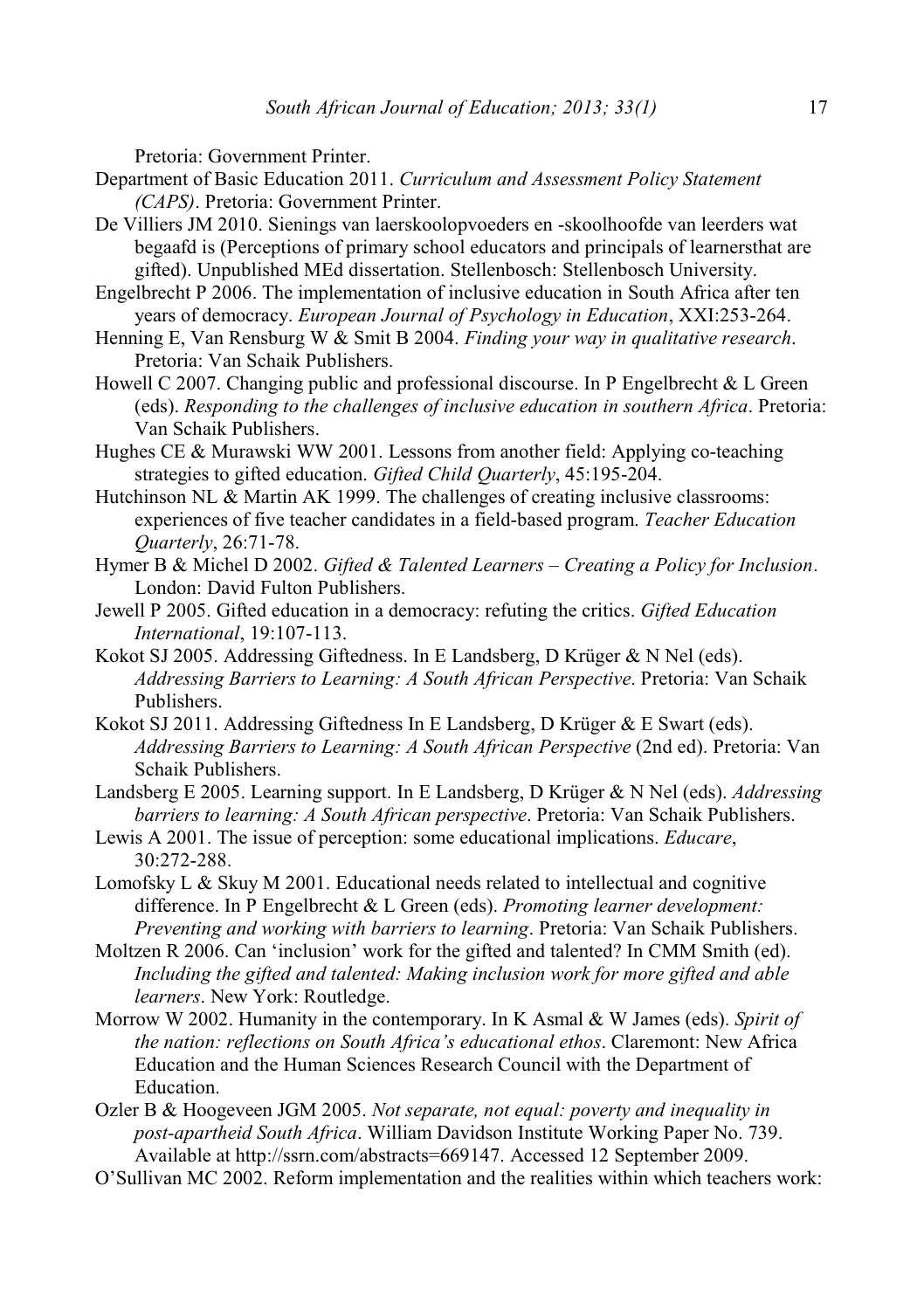a Namibian case study. *Compare*, 32:219-237.

- Oswald MM 2010. Teacher learning for inclusion in a primary school in the Western Cape. Unpublished PhD dissertation. Stellenbosch: Stellenbosch University.
- Patton MQ 2002. *Qualitative research and evaluation methods* (3rd ed). Thousand Oaks, CA: Sage Publications.
- Powell J 2002. Transforming lives. In K Asmal & W James (eds). *Spirit of the nation: reflections on South Africa's educational ethos*. Claremont: New Africa Education and the Human Sciences Research Council with the Department of Education.
- Roth WM 2008. Realizing Marx's ontology of difference. *Mind, Culture and Activity: An International Journal*, 15:87-92.
- Roth WM 2009. Solidarity and responsibility, ontologically (categorically). *Mind, Culture and Activity*, 16:105-116.
- Sattler JM 2002. *Assessment of Children. Behavioural and Clinical Applications*. San Diego, CA: J.M. Sattler Publisher.
- Shaklee BD 1997. Gifted-child education in the new millennium. *The Educational Forum*, 61:212-219.
- Swart E & Pettipher R 2011. A framework for understanding inclusion. In E Landsberg, D Krüger & E Swart (eds). *Addressing Barriers to Learning: A South African Perspective* (2nd ed). Pretoria: Van Schaik Publishers.
- Taylor CA & Kokot SJ 2000. The status of gifted child education in Africa. In KA
- Heller, FJ Mönks, R Sternberg & R Subotnik (eds). *International Handbook of Giftedness and Talent*. Oxford, UK: Pergamon Press.
- Terre Blanche M, Durrheim K & Painter D (eds.) 2006. *Research in practice: Applied Methods for the Social Sciences*. Cape Town: University of Cape Town Press.
- Tomlinson CA 2004. The Möbius effect: addressing learner variance in schools. *Journal of Learning Disabilities*, 37:516-524.
- United Nations Educational, Scientific, and Cultural Organization (UNESCO) 1994. *The Salamanca statement and framework for action on special needs education*. Paris: United Nations Education, Scientific and Cultural Organisation (UNESCO).
- Van der Westhuizen C & Maree JG 2006. Some thoughts on the training of teachers of gifted learners. *Gifted Education International*, 21:201-217.
- Wallace B 2007. A Reflective Conversation with Prof JG Maree. *Gifted Education International*, 23:193-198.
- Welton J 2001. Building capacity to deliver education in South Africa. In Y Sayed & JD Jansen (eds). *Implementing education policies: the South African experience*. Cape Town: UCT Press.
- Winstanley C 2006. Inequity in equity: Tackling the excellence-equality conundrum. In CMM Smith (ed.). *Including the gifted and talented: Making inclusion work for more gifted and able learners*. New York: Routledge.
- Xolo S 2007. Developing the potential of the gifted disadvantaged in South Africa. *Gifted Education International*, 23:201-206.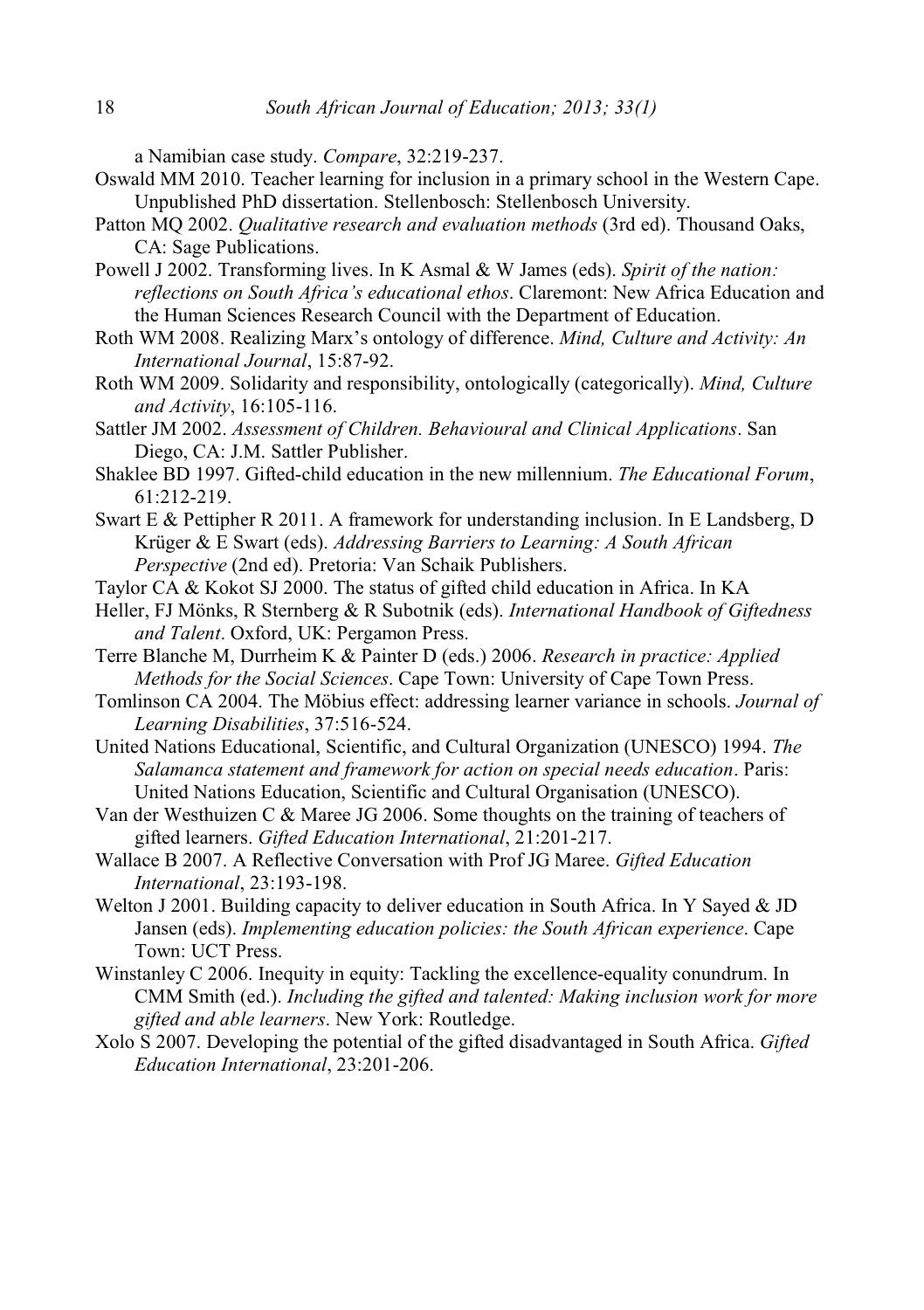## **Appendix A**

|                                                    | Principal          |        |     |                  |                          |                           | Teacher                 |                  |          |                        |                    |                    |                          |  |
|----------------------------------------------------|--------------------|--------|-----|------------------|--------------------------|---------------------------|-------------------------|------------------|----------|------------------------|--------------------|--------------------|--------------------------|--|
| School                                             | Principal          | Gender | Age | Mother<br>tongue | Years tea-<br>ching exp. | Years Prin-<br>cipal exp. | Teacher                 | Gender           | Age      | Mother<br>tongue       | Teaching           | Job<br>title       | Years tea-<br>ching exp. |  |
| School 1<br>(in an affluent<br>community)          | Principal 1        | Male   | 47  | Afrikaans        | 24                       | $\overline{4}$            | Teacher 1<br>Teacher 2  | Female<br>Female | 42<br>27 | Afrikaans<br>Afrikaans | Grade 1<br>Grade 3 | H OD<br>Teacher    | 19<br>3                  |  |
| School 2<br>(in an affluent<br>community)          | Principal 2        | Male   | 45  | Afrikaans        | 20                       | 11                        | Teacher 3<br>Teacher 4  | Female<br>Female | 51<br>39 | Afrikaans<br>Afrikaans | Grade 2<br>Grade 3 | Teacher<br>Teacher | 16<br>14                 |  |
| School 3<br>(in a less<br>affluent<br>community)   | Principal 3        | Male   | 49  | Afrikaans        | 27                       | 6                         | Teacher 5<br>Teacher 6  | Female<br>Female | 42<br>49 | Afrikaans<br>Afrikaans | Grade 1<br>Grade 2 | HOD<br>Teacher     | 20<br>15                 |  |
| School 4<br>(in a less<br>affluent                 | Principal 4        | Male   | 46  | Afrikaans        | 23                       | 5                         | Teacher 7<br>Teacher 8  | Female<br>Female | 58<br>49 | Afrikaans<br>Afrikaans | Grade 1<br>Grade 3 | HOD<br>Teacher     | 36<br>28                 |  |
| community)<br>School 5<br>(in a poor<br>community) | Principal 5 Female |        | 54  | isiXhosa         | 32                       | 2                         | Teacher 9<br>Teacher 10 | Female<br>Female | 38<br>38 | isiXhosa<br>isiXhosa   | Grade 1<br>Grade 2 | Teacher<br>Teacher | $\overline{7}$<br>11     |  |

Note:  $H O D = Head of Department$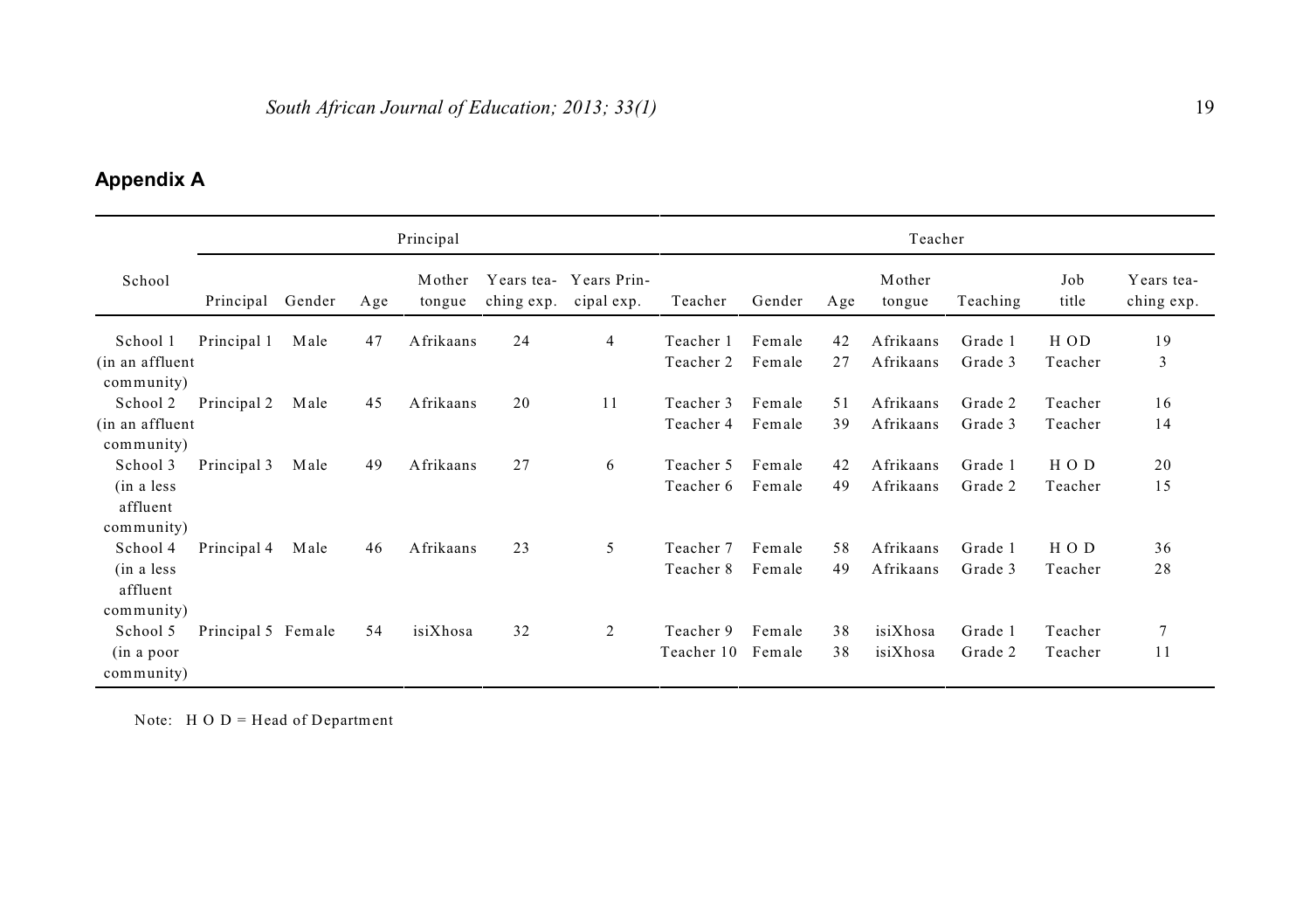## **Appendix A** (continued)

|                                                                 |             |        |     | Principal        |                          |                           | Teacher                                |                  |          |                        |                    |                    |                          |  |
|-----------------------------------------------------------------|-------------|--------|-----|------------------|--------------------------|---------------------------|----------------------------------------|------------------|----------|------------------------|--------------------|--------------------|--------------------------|--|
| School                                                          | Principal   | Gender | Age | Mother<br>tongue | Years tea-<br>ching exp. | Years Prin-<br>cipal exp. | Teacher                                | Gender           | Age      | Mother<br>tongue       | Teaching           | Job<br>title       | Years tea-<br>ching exp. |  |
| School 6<br>(in a less)<br>affluent                             | Principal 6 | Male   | 54  | Afrikaans        | 35                       | 21                        | Teacher 11<br>Teacher 12               | Female<br>Female | 52<br>38 | Afrikaans<br>Afrikaans | Grade 1<br>Grade R | Teacher<br>Teacher | 32<br>6                  |  |
| community)<br>School 7<br>(in a less)<br>affluent               | Principal 7 | Male   | 44  | Afrikaans        | 19                       | 6                         | Teacher 13 Female<br>Teacher 14 Female |                  | 44<br>43 | Afrikaans<br>Afrikaans | Grade 3<br>Grade 2 | HOD<br>Teacher     | 22<br>23                 |  |
| community)<br>School 8<br>(in a less)<br>affluent<br>community) | Principal 8 | Male   | 51  | Afrikaans        | 27                       | 7                         | Teacher 15<br>Teacher 16               | Female<br>Female | 49<br>47 | Afrikaans<br>Afrikaans | Grade 1<br>Grade 2 | Teacher<br>Teacher | 29<br>24                 |  |

Note:  $H O D = Head of Department$